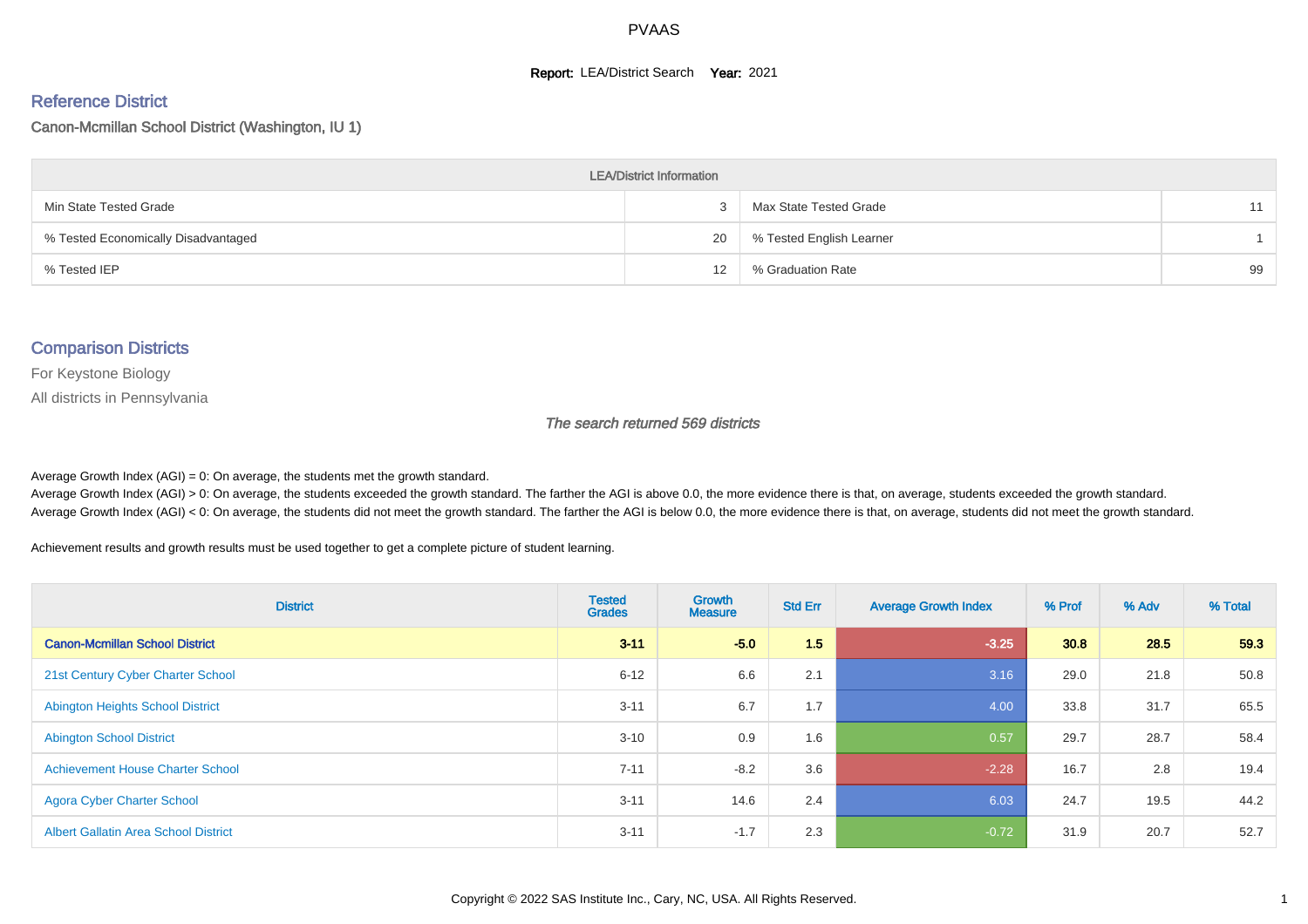| <b>District</b>                          | <b>Tested</b><br><b>Grades</b> | Growth<br><b>Measure</b> | <b>Std Err</b> | <b>Average Growth Index</b> | % Prof | % Adv   | % Total |
|------------------------------------------|--------------------------------|--------------------------|----------------|-----------------------------|--------|---------|---------|
| <b>Canon-Mcmillan School District</b>    | $3 - 11$                       | $-5.0$                   | 1.5            | $-3.25$                     | 30.8   | 28.5    | 59.3    |
| <b>Aliquippa School District</b>         | $3 - 11$                       | $-20.0$                  | 3.6            | $-5.54$                     | 1.7    | $0.0\,$ | $1.7$   |
| <b>Allegheny Valley School District</b>  | $3 - 11$                       | $-1.9$                   | 3.9            | $-0.48$                     | 31.8   | 11.4    | 43.2    |
| Allegheny-Clarion Valley School District | $3 - 10$                       | 12.3                     | 4.1            | 3.03                        | 33.3   | 19.0    | 52.4    |
| <b>Allentown City School District</b>    | $3 - 12$                       | $-16.9$                  | 1.4            | $-12.37$                    | 5.9    | 0.4     | 6.3     |
| <b>Altoona Area School District</b>      | $3 - 12$                       | 0.1                      | 1.5            | 0.07                        | 29.0   | 13.8    | 42.8    |
| Ambridge Area School District            | $3 - 12$                       | $-19.4$                  | 2.5            | $-7.64$                     | 23.2   | 5.6     | 28.9    |
| <b>Annville-Cleona School District</b>   | $3 - 12$                       | 1.1                      | 2.4            | 0.45                        | 34.8   | 13.6    | 48.5    |
| <b>Antietam School District</b>          | $3 - 10$                       | $-9.5$                   | 3.7            | $-2.57$                     | 20.9   | 1.5     | 22.4    |
| <b>Apollo-Ridge School District</b>      | $3 - 12$                       | 9.5                      | 3.0            | 3.23                        | 34.0   | 9.4     | 43.4    |
| <b>Armstrong School District</b>         | $3 - 11$                       | 9.8                      | 1.6            | 6.22                        | 32.8   | 24.6    | 57.4    |
| Aspira Bilingual Cyber Charter School    | $3 - 11$                       | 5.1                      | 5.8            | 0.87                        | 4.8    | 0.0     | 4.8     |
| <b>Athens Area School District</b>       | $3 - 11$                       | 2.6                      | 2.3            | 1.11                        | 34.9   | 12.3    | 47.3    |
| <b>Austin Area School District</b>       | $3 - 11$                       | 2.6                      | 6.0            | 0.43                        | 25.0   | 18.8    | 43.8    |
| <b>Avella Area School District</b>       | $3 - 12$                       | 1.6                      | 4.7            | 0.34                        | 34.8   | 7.2     | 42.0    |
| <b>Avon Grove Charter School</b>         | $3 - 11$                       | 9.8                      | 3.1            | 3.18                        | 32.4   | 26.0    | 58.4    |
| <b>Avon Grove School District</b>        | $3 - 10$                       | 7.6                      | 1.4            | 5.29                        | 33.7   | 33.2    | 67.0    |
| <b>Avonworth School District</b>         | $3 - 10$                       | $-6.2$                   | 2.3            | $-2.68$                     | 35.9   | 14.1    | 50.0    |
| <b>Bald Eagle Area School District</b>   | $3 - 11$                       | 7.6                      | 2.5            | 3.00                        | 31.6   | 15.6    | 47.3    |
| <b>Baldwin-Whitehall School District</b> | $3 - 11$                       | $-5.5$                   | 1.9            | $-2.93$                     | 32.0   | 14.7    | 46.7    |
| <b>Bangor Area School District</b>       | $3 - 12$                       | $-1.2$                   | 2.0            | $-0.60$                     | 25.8   | 12.7    | 38.5    |
| <b>Beaver Area School District</b>       | $3 - 10$                       | $-3.0$                   | 2.5            | $-1.16$                     | 25.8   | 27.8    | 53.6    |
| <b>Bedford Area School District</b>      | $3 - 11$                       | 6.4                      | 2.4            | 2.68                        | 31.0   | 20.6    | 51.6    |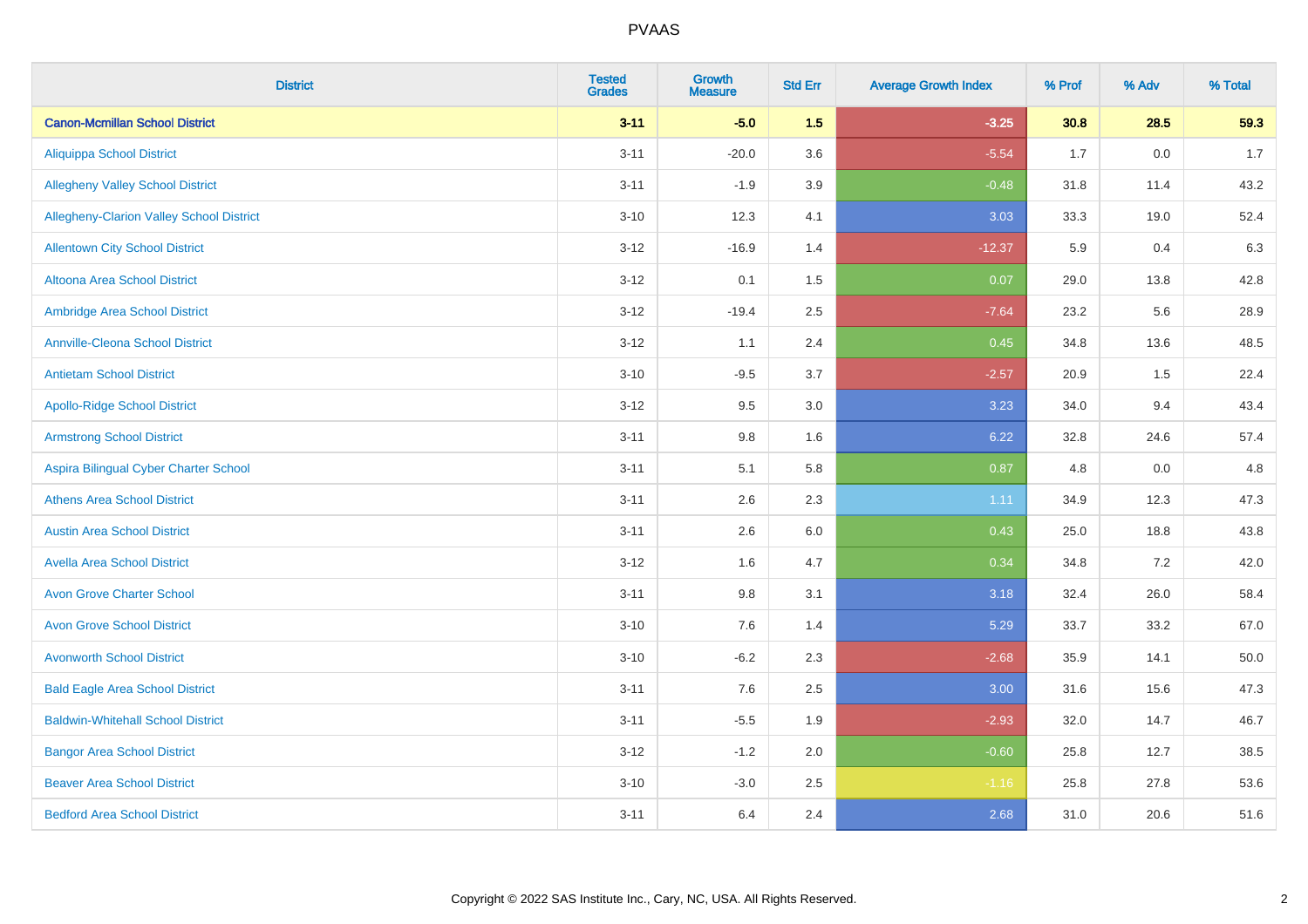| <b>District</b>                              | <b>Tested</b><br><b>Grades</b> | <b>Growth</b><br><b>Measure</b> | <b>Std Err</b> | <b>Average Growth Index</b> | % Prof | % Adv | % Total |
|----------------------------------------------|--------------------------------|---------------------------------|----------------|-----------------------------|--------|-------|---------|
| <b>Canon-Mcmillan School District</b>        | $3 - 11$                       | $-5.0$                          | 1.5            | $-3.25$                     | 30.8   | 28.5  | 59.3    |
| <b>Belle Vernon Area School District</b>     | $3 - 11$                       | 11.1                            | 2.3            | 4.88                        | 31.6   | 25.4  | 57.1    |
| <b>Bellefonte Area School District</b>       | $3 - 11$                       | 6.7                             | 2.0            | 3.34                        | 28.8   | 21.5  | 50.2    |
| <b>Bellwood-Antis School District</b>        | $3 - 10$                       | 3.5                             | 2.8            | 1.24                        | 40.9   | 19.4  | 60.2    |
| <b>Belmont Charter School</b>                | $3 - 10$                       | 2.2                             | 3.4            | 0.64                        | 5.3    | 1.8   | 7.0     |
| <b>Bensalem Township School District</b>     | $3 - 11$                       | $1.0\,$                         | 1.6            | 0.63                        | 24.3   | 10.7  | 34.9    |
| <b>Benton Area School District</b>           | $3 - 10$                       | 8.1                             | 4.0            | 2.01                        | 35.7   | 28.6  | 64.3    |
| <b>Bentworth School District</b>             | $3 - 11$                       | 7.0                             | 3.0            | 2.36                        | 26.6   | 17.0  | 43.6    |
| <b>Berlin Brothersvalley School District</b> | $3 - 11$                       | 19.6                            | 4.0            | 4.93                        | 28.3   | 41.3  | 69.6    |
| <b>Bermudian Springs School District</b>     | $3 - 11$                       | 2.5                             | 2.4            | 1.05                        | 31.8   | 23.5  | 55.3    |
| <b>Berwick Area School District</b>          | $3 - 11$                       | $-6.9$                          | 2.4            | $-2.84$                     | 22.3   | 11.5  | 33.8    |
| <b>Bethel Park School District</b>           | $3 - 11$                       | $-4.4$                          | 1.7            | $-2.62$                     | 40.1   | 27.3  | 67.4    |
| <b>Bethlehem Area School District</b>        | $3 - 11$                       | $-4.5$                          | 1.1            | $-3.91$                     | 20.4   | 11.3  | 31.7    |
| <b>Bethlehem-Center School District</b>      | $3 - 10$                       | 2.1                             | 3.5            | 0.59                        | 32.3   | 4.6   | 36.9    |
| <b>Big Beaver Falls Area School District</b> | $3 - 11$                       | $-17.9$                         | 2.8            | $-6.27$                     | 9.4    | 2.8   | 12.2    |
| <b>Big Spring School District</b>            | $3 - 11$                       | $-9.8$                          | 2.3            | $-4.32$                     | 23.6   | 12.9  | 36.5    |
| <b>Blackhawk School District</b>             | $3 - 11$                       | 2.0                             | 2.3            | 0.87                        | 34.6   | 20.7  | 55.3    |
| <b>Blacklick Valley School District</b>      | $3 - 11$                       | $-0.9$                          | 3.9            | $-0.23$                     | 7.7    | 7.7   | 15.4    |
| <b>Blairsville-Saltsburg School District</b> | $3 - 11$                       | $-7.5$                          | 2.8            | $-2.67$                     | 20.1   | 8.2   | 28.3    |
| <b>Bloomsburg Area School District</b>       | $3 - 10$                       | 4.3                             | 3.4            | 1.26                        | 36.5   | 20.6  | 57.1    |
| <b>Blue Mountain School District</b>         | $3 - 10$                       | 12.2                            | 2.1            | 5.81                        | 30.7   | 26.1  | 56.8    |
| <b>Blue Ridge School District</b>            | $3 - 11$                       | 8.3                             | 3.7            | 2.24                        | 29.6   | 9.3   | 38.9    |
| <b>Boyertown Area School District</b>        | $3 - 11$                       | $-2.9$                          | 1.4            | $-2.06$                     | 30.8   | 22.6  | 53.4    |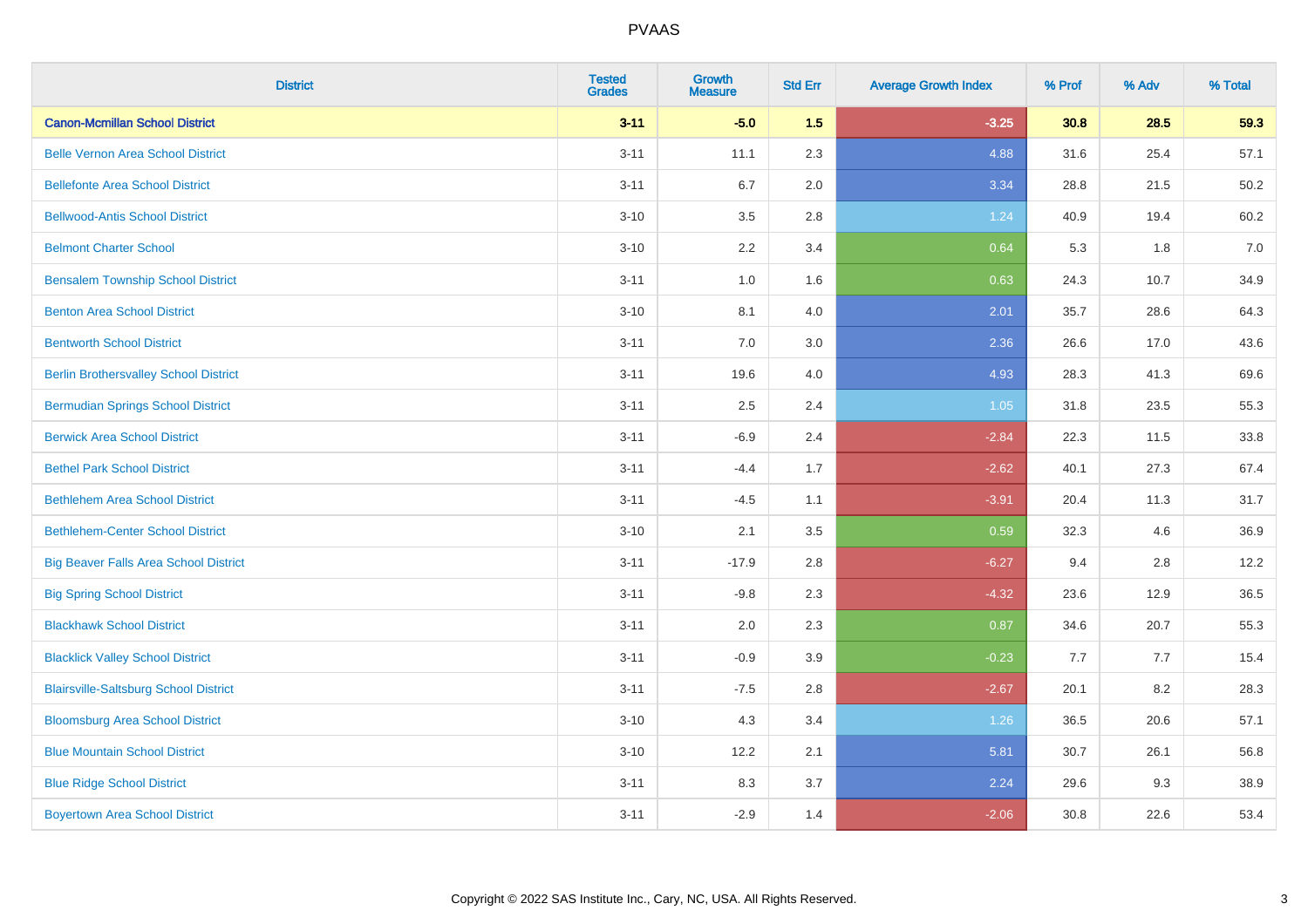| <b>District</b>                                 | <b>Tested</b><br><b>Grades</b> | <b>Growth</b><br><b>Measure</b> | <b>Std Err</b> | <b>Average Growth Index</b> | % Prof | % Adv | % Total |
|-------------------------------------------------|--------------------------------|---------------------------------|----------------|-----------------------------|--------|-------|---------|
| <b>Canon-Mcmillan School District</b>           | $3 - 11$                       | $-5.0$                          | 1.5            | $-3.25$                     | 30.8   | 28.5  | 59.3    |
| Boys Latin Of Philadelphia Charter School       | $6 - 12$                       | $-8.0$                          | 2.7            | $-3.02$                     | 1.4    | 0.0   | 1.4     |
| <b>Bradford Area School District</b>            | $3 - 12$                       | $-1.8$                          | 2.3            | $-0.79$                     | 31.2   | 16.7  | 47.9    |
| <b>Brandywine Heights Area School District</b>  | $3 - 11$                       | 5.8                             | 2.6            | 2.27                        | 27.7   | 28.6  | 56.2    |
| <b>Brentwood Borough School District</b>        | $3 - 11$                       | 1.3                             | 3.0            | 0.44                        | 20.2   | 16.0  | 36.2    |
| <b>Bristol Borough School District</b>          | $3 - 12$                       | $-5.9$                          | 2.9            | $-2.00$                     | 27.8   | 3.3   | 31.1    |
| <b>Bristol Township School District</b>         | $3 - 11$                       | $-7.4$                          | 1.4            | $-5.32$                     | 13.8   | 4.6   | 18.4    |
| <b>Brockway Area School District</b>            | $3 - 11$                       | $-0.4$                          | 3.5            | $-0.11$                     | 41.2   | 13.8  | 55.0    |
| <b>Brookville Area School District</b>          | $3 - 11$                       | 6.8                             | 3.1            | 2.19                        | 46.1   | 14.6  | 60.7    |
| <b>Brownsville Area School District</b>         | $3 - 12$                       | 3.9                             | 3.8            | 1.04                        | 22.0   | 8.5   | 30.5    |
| <b>Bucks County Technical High School</b>       | $9 - 10$                       | $-2.9$                          | 2.2            | $-1.29$                     | 27.7   | 10.4  | 38.2    |
| <b>Burgettstown Area School District</b>        | $3 - 11$                       | $-11.2$                         | 3.2            | $-3.46$                     | 16.0   | 2.7   | 18.7    |
| <b>Burrell School District</b>                  | $3 - 11$                       | $-1.5$                          | 3.3            | $-0.44$                     | 27.8   | 17.7  | 45.6    |
| <b>Butler Area School District</b>              | $3 - 11$                       | $-14.1$                         | 1.5            | $-9.60$                     | 26.4   | 11.1  | 37.5    |
| <b>California Area School District</b>          | $3 - 10$                       | $-13.7$                         | 4.5            | $-3.06$                     | 41.7   | 16.7  | 58.3    |
| <b>Cambria Heights School District</b>          | $3 - 10$                       | $-6.2$                          | 2.9            | $-2.11$                     | 25.0   | 13.0  | 38.0    |
| <b>Cameron County School District</b>           | $3 - 12$                       | $-5.0$                          | 4.4            | $-1.12$                     | 34.9   | 4.8   | 39.7    |
| <b>Camp Hill School District</b>                | $3-12$                         | 20.7                            | 2.9            | 7.00                        | 32.3   | 41.4  | 73.7    |
| <b>Canon-Mcmillan School District</b>           | $3 - 11$                       | $-5.0$                          | 1.5            | $-3.25$                     | 30.8   | 28.5  | 59.3    |
| <b>Canton Area School District</b>              | $3 - 11$                       | 8.4                             | 2.9            | 2.92                        | 13.8   | 23.0  | 36.8    |
| Capital Area School for the Arts Charter School | $9 - 11$                       | 14.2                            | 4.5            | 3.13                        | 27.5   | 30.0  | 57.5    |
| <b>Carbon Career &amp; Technical Institute</b>  | $9 - 11$                       | $-9.3$                          | 3.2            | $-2.92$                     | 19.6   | 2.2   | 21.7    |
| <b>Carbondale Area School District</b>          | $3 - 10$                       | $-2.8$                          | 3.2            | $-0.87$                     | 27.5   | 2.9   | 30.4    |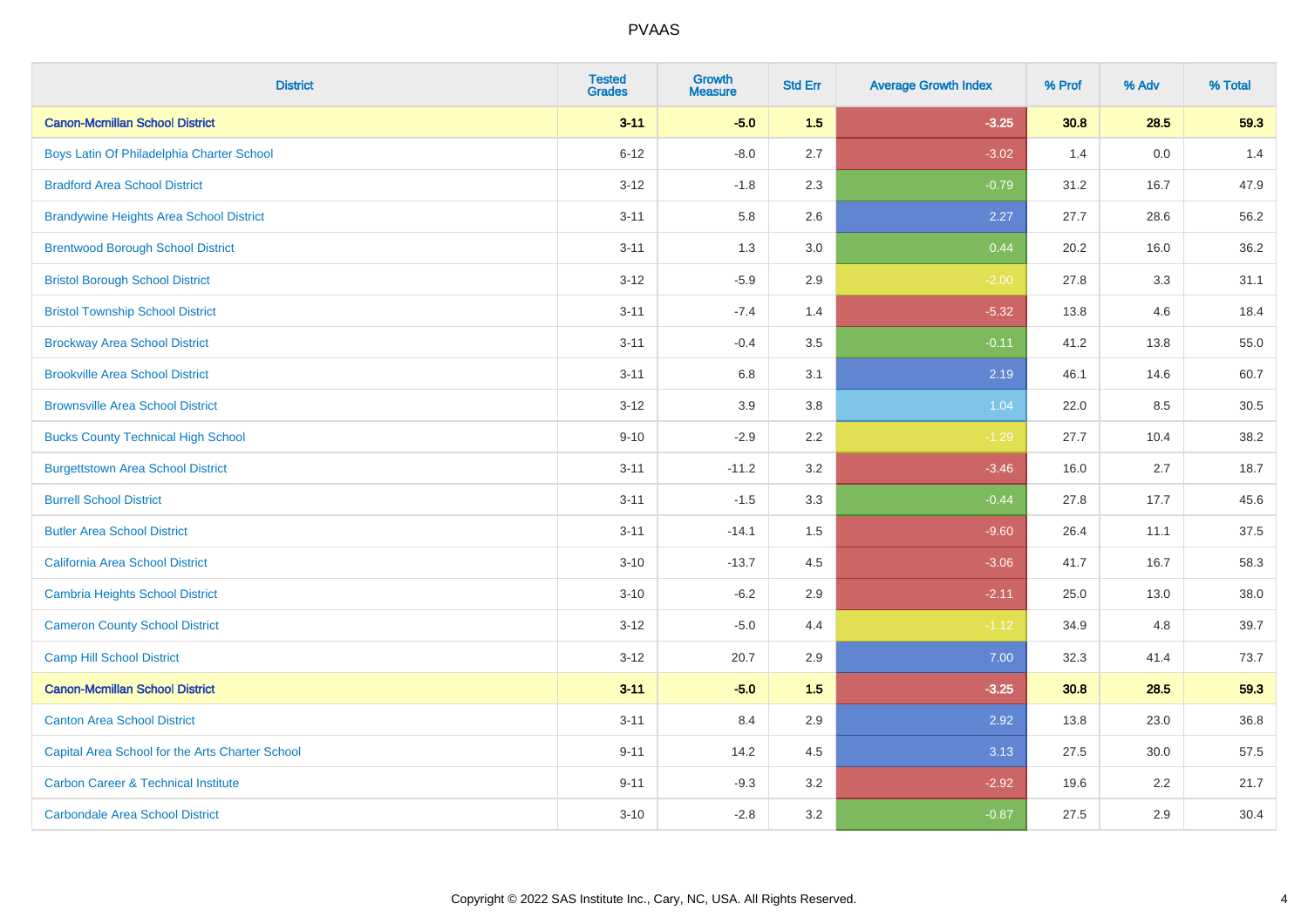| <b>District</b>                                         | <b>Tested</b><br><b>Grades</b> | <b>Growth</b><br><b>Measure</b> | <b>Std Err</b> | <b>Average Growth Index</b> | % Prof | % Adv   | % Total |
|---------------------------------------------------------|--------------------------------|---------------------------------|----------------|-----------------------------|--------|---------|---------|
| <b>Canon-Mcmillan School District</b>                   | $3 - 11$                       | $-5.0$                          | 1.5            | $-3.25$                     | 30.8   | 28.5    | 59.3    |
| <b>Carlisle Area School District</b>                    | $3 - 11$                       | $-5.2$                          | 1.7            | $-2.99$                     | 28.0   | 19.3    | 47.3    |
| <b>Carlynton School District</b>                        | $3 - 11$                       | $-2.0$                          | 3.2            | $-0.62$                     | 27.9   | $5.2\,$ | 33.1    |
| <b>Carmichaels Area School District</b>                 | $3 - 10$                       | $-7.0$                          | 3.1            | $-2.30$                     | 17.8   | 9.6     | 27.4    |
| Catasauqua Area School District                         | $3-12$                         | $-7.3$                          | 2.8            | $-2.58$                     | 27.1   | 11.2    | 38.3    |
| <b>Centennial School District</b>                       | $3 - 10$                       | 1.5                             | 1.5            | 0.98                        | 23.6   | 12.4    | 36.0    |
| Center For Student Learning Charter School At Pennsbury | $6 - 12$                       | $-3.3$                          | 6.0            | $-0.55$                     | 23.1   | 0.0     | 23.1    |
| <b>Central Bucks School District</b>                    | $3 - 11$                       | 15.5                            | 0.9            | 17.94                       | 34.8   | 41.4    | 76.2    |
| <b>Central Cambria School District</b>                  | $3 - 11$                       | $-12.7$                         | 2.3            | $-5.61$                     | 19.4   | 7.4     | 26.9    |
| <b>Central Columbia School District</b>                 | $3 - 12$                       | 0.3                             | 2.3            | 0.12                        | 25.4   | 37.6    | 63.0    |
| <b>Central Dauphin School District</b>                  | $3 - 11$                       | $-5.2$                          | 1.2            | $-4.24$                     | 29.3   | 8.7     | 38.0    |
| <b>Central Fulton School District</b>                   | $3 - 11$                       | $-13.3$                         | 3.2            | $-4.20$                     | 18.1   | 9.7     | 27.8    |
| <b>Central Greene School District</b>                   | $3 - 11$                       | $-0.4$                          | 2.5            | $-0.15$                     | 27.8   | 14.8    | 42.6    |
| <b>Central Valley School District</b>                   | $3 - 10$                       | 4.7                             | 2.6            | 1.83                        | 37.8   | 18.5    | 56.3    |
| <b>Central York School District</b>                     | $3 - 12$                       | 12.9                            | 1.5            | 8.64                        | 31.4   | 24.1    | 55.5    |
| <b>Chambersburg Area School District</b>                | $3 - 11$                       | $-5.6$                          | 1.3            | $-4.42$                     | 24.2   | 15.2    | 39.4    |
| <b>Charleroi School District</b>                        | $3 - 11$                       | $-4.3$                          | 2.7            | $-1.55$                     | 22.2   | 15.9    | 38.1    |
| <b>Chartiers Valley School District</b>                 | $3 - 11$                       | $-9.1$                          | 2.1            | $-4.23$                     | 20.7   | 17.4    | 38.0    |
| <b>Chartiers-Houston School District</b>                | $3 - 10$                       | $-16.5$                         | 3.5            | $-4.79$                     | 26.3   | 6.6     | 32.9    |
| <b>Cheltenham School District</b>                       | $3 - 11$                       | $-17.6$                         | 2.0            | $-8.74$                     | 24.4   | 8.3     | 32.6    |
| <b>Chester Charter Scholars Academy Charter School</b>  | $3 - 12$                       | $-6.2$                          | 3.3            | $-1.88$                     | 2.2    | 0.0     | 2.2     |
| <b>Chester-Upland School District</b>                   | $3 - 11$                       | $-3.6$                          | 2.6            | $-1.38$                     | 1.6    | 0.0     | 1.6     |
| <b>Chestnut Ridge School District</b>                   | $3 - 12$                       | 4.0                             | 2.9            | 1.38                        | 33.2   | 11.0    | 44.2    |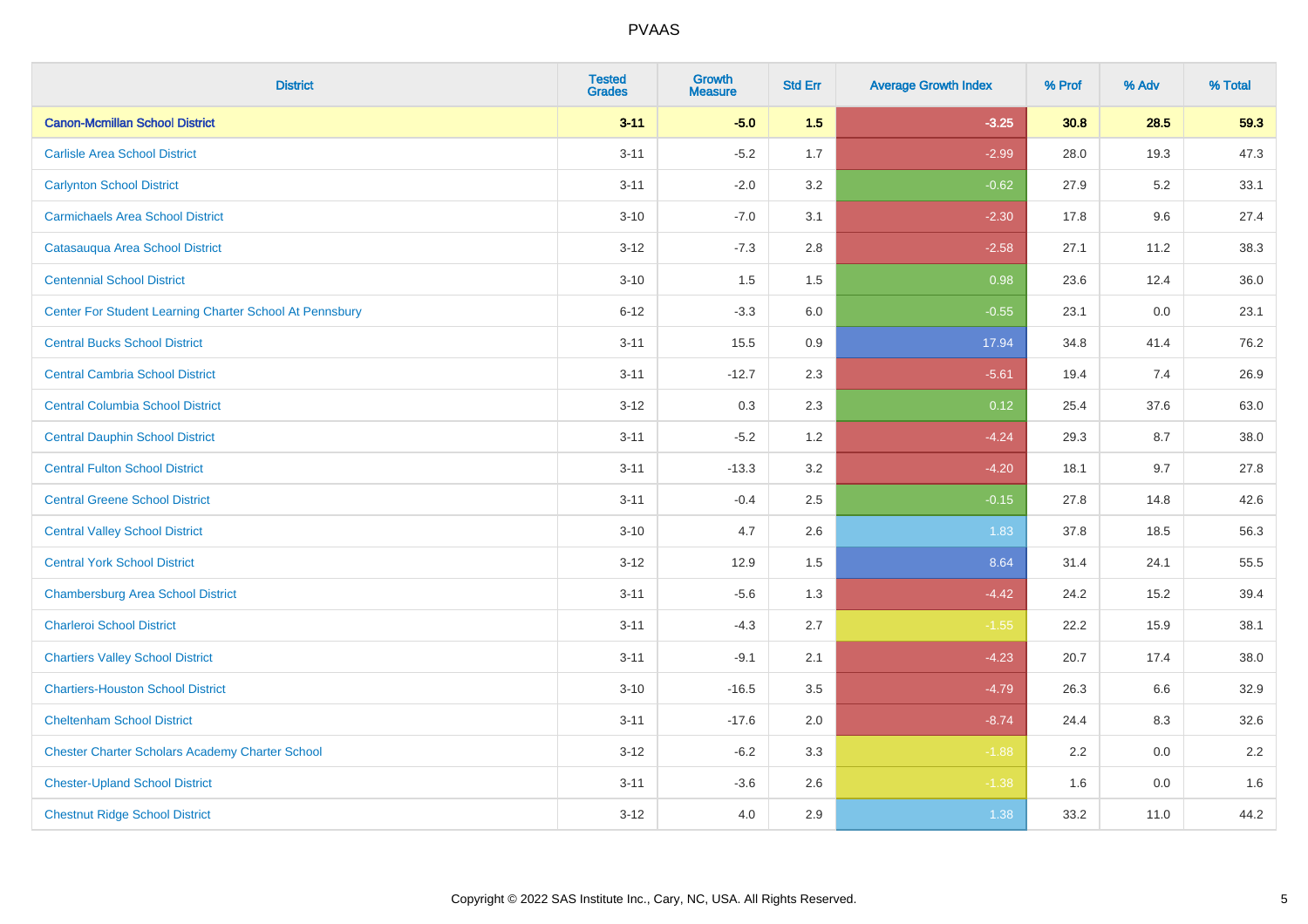| <b>District</b>                                    | <b>Tested</b><br><b>Grades</b> | Growth<br><b>Measure</b> | <b>Std Err</b> | <b>Average Growth Index</b> | % Prof | % Adv | % Total |
|----------------------------------------------------|--------------------------------|--------------------------|----------------|-----------------------------|--------|-------|---------|
| <b>Canon-Mcmillan School District</b>              | $3 - 11$                       | $-5.0$                   | 1.5            | $-3.25$                     | 30.8   | 28.5  | 59.3    |
| <b>Chichester School District</b>                  | $3 - 11$                       | $-1.8$                   | 4.2            | $-0.44$                     | 40.0   | 14.0  | 54.0    |
| <b>City CHS</b>                                    | $10 - 11$                      | $-5.6$                   | 2.4            | $-2.34$                     | 15.9   | 1.5   | 17.4    |
| <b>Clairton City School District</b>               | $3 - 11$                       | $-1.6$                   | 5.0            | $-0.32$                     | 3.8    | 0.5   | 4.4     |
| <b>Clarion Area School District</b>                | $3 - 11$                       | 3.2                      | 3.7            | 0.88                        | 31.7   | 13.3  | 45.0    |
| <b>Clarion-Limestone Area School District</b>      | $3 - 12$                       | $-10.0$                  | 3.6            | $-2.76$                     | 28.3   | 20.0  | 48.3    |
| <b>Claysburg-Kimmel School District</b>            | $3 - 11$                       | $-1.2$                   | 5.2            | $-0.22$                     | 5.0    | 0.0   | 5.0     |
| <b>Clearfield Area School District</b>             | $3 - 10$                       | $-1.3$                   | 3.7            | $-0.34$                     | 43.9   | 24.6  | 68.4    |
| <b>Coatesville Area School District</b>            | $3 - 11$                       | $-9.5$                   | 1.6            | $-5.81$                     | 12.8   | 3.3   | 16.2    |
| <b>Cocalico School District</b>                    | $3 - 11$                       | 12.3                     | 1.9            | 6.48                        | 28.2   | 32.3  | 60.5    |
| <b>Collegium Charter School</b>                    | $3 - 10$                       | 21.2                     | 2.6            | 8.18                        | 25.4   | 16.4  | 41.8    |
| <b>Colonial School District</b>                    | $3 - 11$                       | 22.1                     | 1.6            | 13.55                       | 27.2   | 43.5  | 70.6    |
| <b>Columbia Borough School District</b>            | $3 - 12$                       | $-1.1$                   | 3.6            | $-0.31$                     | 17.2   | 1.7   | 19.0    |
| Columbia-Montour AVTS                              | $9 - 10$                       | $-7.1$                   | 2.8            | $-2.52$                     | 19.5   | 3.2   | 22.7    |
| <b>Commodore Perry School District</b>             | $3 - 11$                       | $-10.4$                  | 4.5            | $-2.30$                     | 29.4   | 5.9   | 35.3    |
| <b>Commonwealth Charter Academy Charter School</b> | $3 - 10$                       | 4.2                      | 1.6            | 2.68                        | 27.0   | 15.6  | 42.5    |
| Community Academy Of Philadelphia Charter School   | $3 - 11$                       | 0.1                      | 2.6            | 0.06                        | 9.7    | 2.6   | 12.4    |
| <b>Conemaugh Township Area School District</b>     | $3 - 12$                       | 4.8                      | 3.5            | 1.39                        | 30.9   | 27.8  | 58.8    |
| <b>Conemaugh Valley School District</b>            | $3 - 12$                       | $-6.3$                   | 4.1            | $-1.54$                     | 23.7   | 5.1   | 28.8    |
| <b>Conestoga Valley School District</b>            | $3 - 11$                       | 2.4                      | 1.7            | 1.43                        | 35.0   | 23.5  | 58.5    |
| <b>Conewago Valley School District</b>             | $3 - 12$                       | 7.6                      | 1.7            | 4.46                        | 41.3   | 19.4  | 60.6    |
| <b>Conneaut School District</b>                    | $3 - 12$                       | $-2.3$                   | 2.6            | $-0.91$                     | 27.4   | 9.7   | 37.1    |
| <b>Connellsville Area School District</b>          | $3 - 11$                       | $-5.3$                   | 2.0            | $-2.67$                     | 24.2   | 5.0   | 29.1    |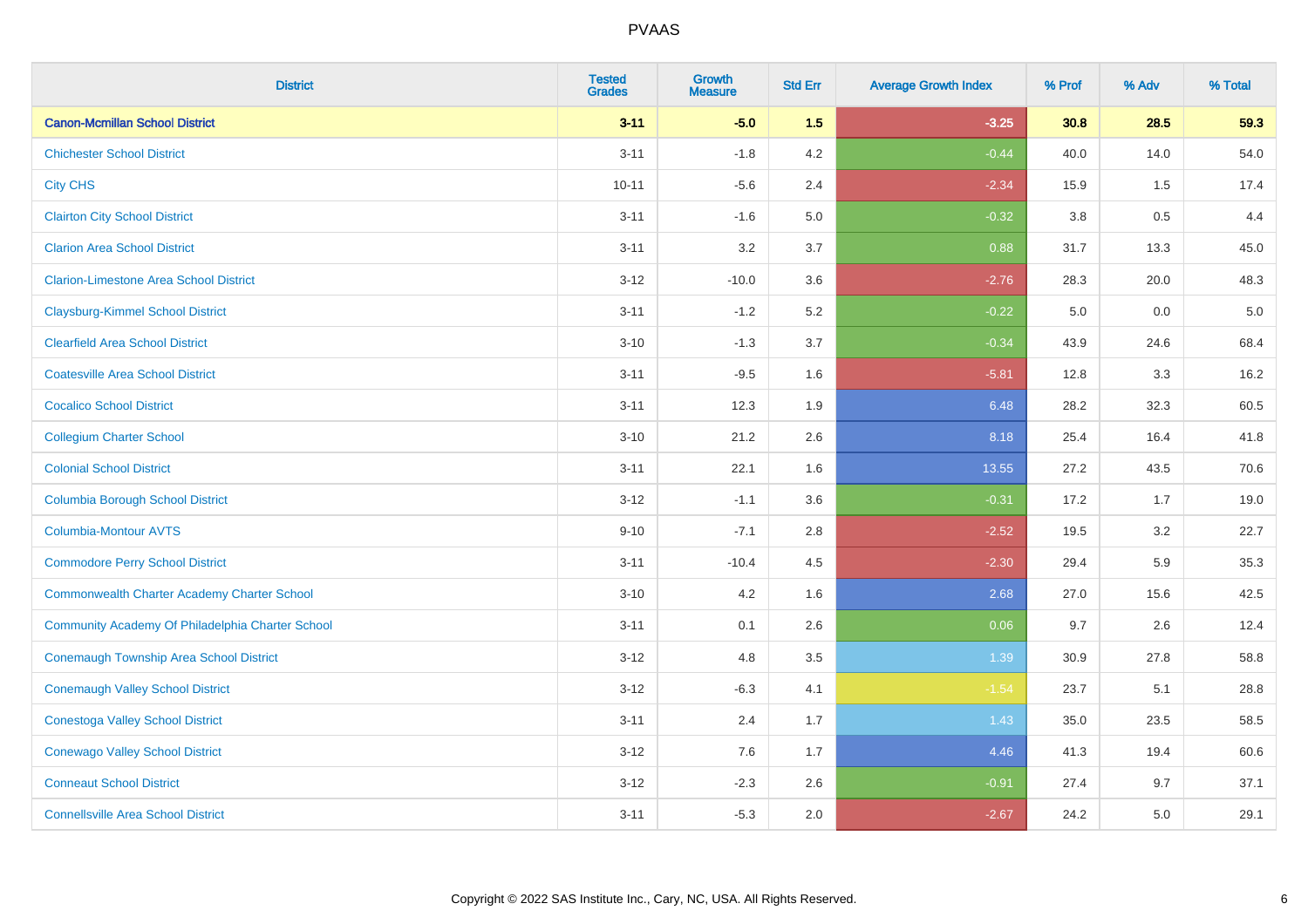| <b>District</b>                           | <b>Tested</b><br><b>Grades</b> | Growth<br><b>Measure</b> | <b>Std Err</b> | <b>Average Growth Index</b> | % Prof | % Adv | % Total |
|-------------------------------------------|--------------------------------|--------------------------|----------------|-----------------------------|--------|-------|---------|
| <b>Canon-Mcmillan School District</b>     | $3 - 11$                       | $-5.0$                   | 1.5            | $-3.25$                     | 30.8   | 28.5  | 59.3    |
| <b>Conrad Weiser Area School District</b> | $3 - 11$                       | 7.1                      | 2.1            | 3.34                        | 28.2   | 14.4  | 42.6    |
| <b>Cornell School District</b>            | $3 - 11$                       | $-5.5$                   | 4.6            | $-1.20$                     | 11.3   | 3.2   | 14.5    |
| <b>Cornwall-Lebanon School District</b>   | $3 - 11$                       | $8.2\,$                  | 1.6            | 5.24                        | 28.0   | 20.5  | 48.6    |
| <b>Corry Area School District</b>         | $3 - 11$                       | $-6.8$                   | 2.3            | $-3.01$                     | 24.0   | 8.8   | 32.8    |
| <b>Coudersport Area School District</b>   | $3 - 11$                       | 14.8                     | 3.4            | 4.33                        | 34.7   | 28.0  | 62.7    |
| <b>Council Rock School District</b>       | $3 - 11$                       | 13.5                     | 1.1            | 12.27                       | 32.0   | 35.4  | 67.4    |
| <b>Cranberry Area School District</b>     | $3 - 12$                       | $-0.9$                   | 3.1            | $-0.29$                     | 25.5   | 9.7   | 35.2    |
| <b>Crawford Central School District</b>   | $3 - 11$                       | 5.7                      | 2.1            | 2.71                        | 26.4   | 15.8  | 42.1    |
| <b>Crestwood School District</b>          | $3 - 11$                       | $-3.4$                   | $2.2\,$        | $-1.52$                     | 33.1   | 21.7  | 54.9    |
| <b>Cumberland Valley School District</b>  | $3 - 12$                       | 18.6                     | 1.2            | 15.79                       | 31.3   | 39.2  | 70.5    |
| <b>Dallas School District</b>             | $3 - 11$                       | 8.1                      | 2.1            | 3.87                        | 32.4   | 22.4  | 54.8    |
| <b>Dallastown Area School District</b>    | $3 - 11$                       | 19.9                     | 1.4            | 14.14                       | 36.8   | 34.2  | 71.0    |
| Daniel Boone Area School District         | $3 - 12$                       | 0.9                      | 1.9            | 0.46                        | 28.9   | 22.0  | 51.0    |
| <b>Danville Area School District</b>      | $3 - 11$                       | 18.4                     | 2.6            | 7.19                        | 32.0   | 46.1  | 78.1    |
| <b>Dauphin County Technical School</b>    | $9 - 11$                       | $-3.9$                   | 2.3            | $-1.67$                     | 18.3   | 11.1  | 29.3    |
| <b>Deer Lakes School District</b>         | $3 - 11$                       | $-10.0$                  | 2.5            | $-4.02$                     | 27.7   | 9.9   | 37.6    |
| <b>Delaware Valley School District</b>    | $3 - 11$                       | 15.7                     | 1.6            | 9.62                        | 36.7   | 32.1  | 68.8    |
| <b>Derry Area School District</b>         | $3 - 11$                       | $-11.8$                  | 2.6            | $-4.53$                     | 34.8   | 6.1   | 40.9    |
| <b>Derry Township School District</b>     | $3 - 10$                       | 20.1                     | 2.0            | 10.20                       | 32.8   | 46.9  | 79.7    |
| <b>Donegal School District</b>            | $3 - 12$                       | 5.9                      | 2.2            | 2.72                        | 34.1   | 23.1  | 57.2    |
| <b>Dover Area School District</b>         | $3 - 12$                       | 7.1                      | 1.9            | 3.78                        | 33.0   | 18.7  | 51.7    |
| Downingtown Area School District          | $3 - 11$                       | 4.4                      | 1.1            | 4.06                        | 30.1   | 32.0  | 62.2    |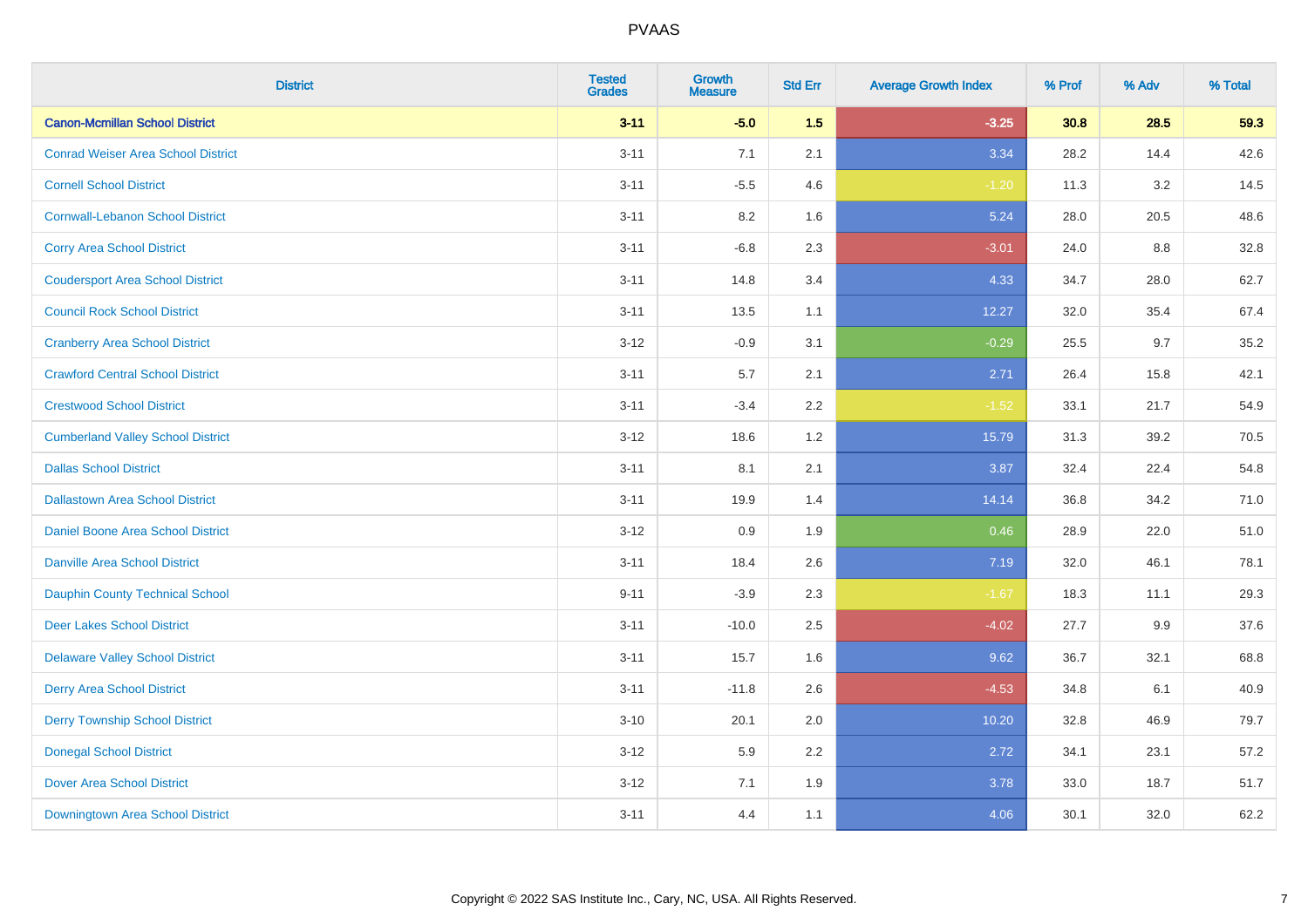| <b>District</b>                                   | <b>Tested</b><br><b>Grades</b> | <b>Growth</b><br><b>Measure</b> | <b>Std Err</b> | <b>Average Growth Index</b> | % Prof | % Adv | % Total |
|---------------------------------------------------|--------------------------------|---------------------------------|----------------|-----------------------------|--------|-------|---------|
| <b>Canon-Mcmillan School District</b>             | $3 - 11$                       | $-5.0$                          | 1.5            | $-3.25$                     | 30.8   | 28.5  | 59.3    |
| Dr Robert Ketterer Charter School Inc             | $6 - 12$                       | 7.1                             | 4.3            | 1.66                        | 7.3    | 1.7   | 9.0     |
| <b>Dubois Area School District</b>                | $3 - 11$                       | $-2.8$                          | 2.0            | $-1.37$                     | 35.5   | 19.0  | 54.6    |
| <b>Dunmore School District</b>                    | $3 - 11$                       | $-12.2$                         | 2.7            | $-4.51$                     | 15.0   | 5.3   | 20.4    |
| <b>East Allegheny School District</b>             | $3 - 11$                       | $-6.4$                          | 3.0            | $-2.11$                     | 21.0   | 7.4   | 28.4    |
| <b>East Lycoming School District</b>              | $3 - 11$                       | $-10.9$                         | 2.1            | $-5.08$                     | 22.5   | 8.2   | 30.8    |
| <b>East Penn School District</b>                  | $3 - 11$                       | 8.9                             | 1.2            | 7.61                        | 32.8   | 26.4  | 59.2    |
| East Pennsboro Area School District               | $3 - 11$                       | 4.8                             | 2.1            | 2.26                        | 36.8   | 16.9  | 53.7    |
| East Stroudsburg Area School District             | $3 - 11$                       | $-4.9$                          | 1.4            | $-3.38$                     | 22.7   | 12.5  | 35.2    |
| <b>Eastern Lancaster County School District</b>   | $3 - 12$                       | 2.9                             | 3.2            | 0.91                        | 35.2   | 36.4  | 71.6    |
| <b>Eastern Lebanon County School District</b>     | $3 - 11$                       | 4.0                             | 2.1            | 1.89                        | 23.5   | 11.5  | 35.0    |
| <b>Eastern York School District</b>               | $3 - 11$                       | $-6.2$                          | 2.3            | $-2.70$                     | 27.8   | 18.5  | 46.4    |
| <b>Easton Area School District</b>                | $3 - 12$                       | 6.3                             | 1.3            | 4.91                        | 24.1   | 13.0  | 37.1    |
| <b>Elizabeth Forward School District</b>          | $3 - 11$                       | $-5.5$                          | 2.5            | $-2.25$                     | 32.2   | 12.8  | 45.0    |
| <b>Elizabethtown Area School District</b>         | $3 - 12$                       | 7.1                             | 1.7            | 4.19                        | 36.4   | 27.6  | 64.0    |
| <b>Elk Lake School District</b>                   | $3 - 11$                       | $-6.1$                          | 2.9            | $-2.12$                     | 26.3   | 11.6  | 37.9    |
| <b>Ellwood City Area School District</b>          | $3 - 11$                       | $-12.5$                         | 3.1            | $-4.00$                     | 26.7   | 8.7   | 35.4    |
| <b>Environmental Charter School At Frick Park</b> | $3-9$                          | $-6.2$                          | 3.7            | $-1.67$                     | 25.9   | 3.4   | 29.3    |
| <b>Ephrata Area School District</b>               | $3 - 11$                       | 6.8                             | 1.7            | 4.08                        | 31.6   | 17.1  | 48.8    |
| <b>Erie City School District</b>                  | $3 - 12$                       | $-4.5$                          | 1.4            | $-3.09$                     | 13.4   | 6.7   | 20.1    |
| Esperanza Academy Charter School                  | $4 - 11$                       | 2.1                             | 2.1            | 1.01                        | 14.2   | 3.6   | 17.8    |
| <b>Esperanza Cyber Charter School</b>             | $3 - 11$                       | 7.1                             | 6.1            | 1.15                        | 8.8    | 2.9   | 11.8    |
| <b>Everett Area School District</b>               | $3 - 11$                       | $-1.1$                          | 3.1            | $-0.34$                     | 34.2   | 13.2  | 47.4    |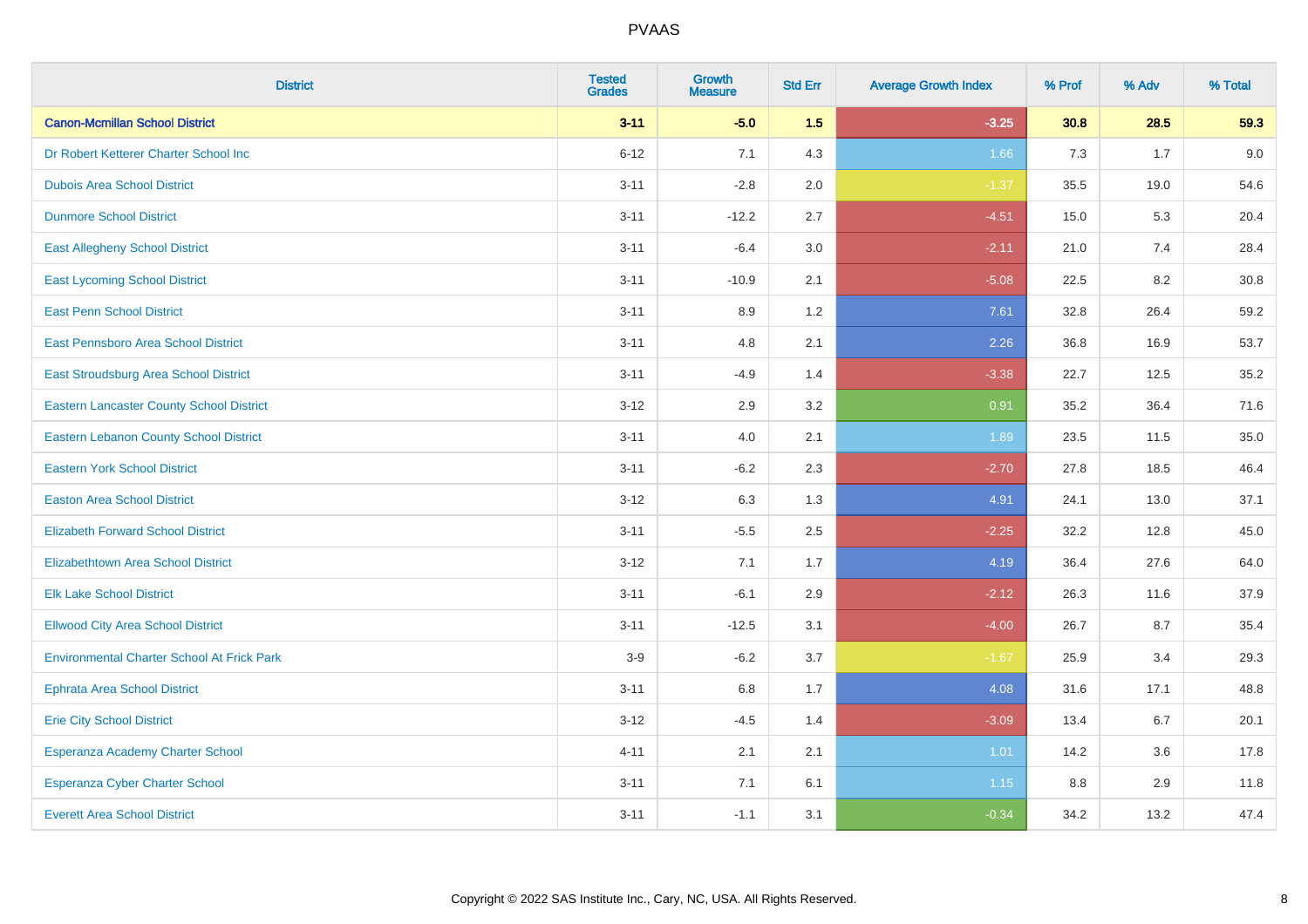| <b>District</b>                                   | <b>Tested</b><br><b>Grades</b> | <b>Growth</b><br><b>Measure</b> | <b>Std Err</b> | <b>Average Growth Index</b> | % Prof | % Adv   | % Total |
|---------------------------------------------------|--------------------------------|---------------------------------|----------------|-----------------------------|--------|---------|---------|
| <b>Canon-Mcmillan School District</b>             | $3 - 11$                       | $-5.0$                          | 1.5            | $-3.25$                     | 30.8   | 28.5    | 59.3    |
| <b>Evergreen Community Charter School</b>         | $6 - 11$                       | $-1.1$                          | 4.7            | $-0.23$                     | 34.6   | 26.9    | 61.5    |
| <b>Executive Education Academy Charter School</b> | $3 - 10$                       | $-14.6$                         | 3.0            | $-4.81$                     | 8.5    | 1.2     | 9.8     |
| <b>Exeter Township School District</b>            | $3 - 11$                       | $-1.0$                          | 1.7            | $-0.58$                     | 27.2   | 15.6    | 42.8    |
| <b>Fairfield Area School District</b>             | $3 - 11$                       | $-0.5$                          | 3.6            | $-0.13$                     | 43.9   | 6.1     | 50.0    |
| <b>Fairview School District</b>                   | $3 - 11$                       | 8.3                             | 2.4            | 3.43                        | 41.9   | 34.9    | 76.7    |
| <b>Fannett-Metal School District</b>              | $3 - 11$                       | $-22.3$                         | 4.8            | $-4.65$                     | 16.4   | 6.6     | 23.0    |
| <b>Farrell Area School District</b>               | $3 - 11$                       | $-1.9$                          | 4.2            | $-0.44$                     | 9.3    | 11.6    | 20.9    |
| <b>Ferndale Area School District</b>              | $3 - 10$                       | $-1.1$                          | 4.1            | $-0.27$                     | 21.0   | 7.9     | 29.0    |
| <b>Fleetwood Area School District</b>             | $3 - 10$                       | 10.4                            | 2.0            | 5.19                        | 31.7   | 25.8    | 57.5    |
| <b>Forbes Road School District</b>                | $3 - 11$                       | $-11.5$                         | 4.7            | $-2.43$                     | 23.1   | 10.3    | 33.3    |
| <b>Forest Area School District</b>                | $3 - 11$                       | $-1.8$                          | 4.7            | $-0.37$                     | 18.9   | 15.1    | 34.0    |
| <b>Forest City Regional School District</b>       | $3 - 12$                       | $-1.2$                          | 3.6            | $-0.33$                     | 26.5   | $8.2\,$ | 34.7    |
| <b>Forest Hills School District</b>               | $3 - 11$                       | 1.8                             | 2.5            | 0.71                        | 28.8   | 10.3    | 39.1    |
| <b>Fort Cherry School District</b>                | $3 - 10$                       | $-0.7$                          | 3.1            | $-0.21$                     | 30.6   | 14.1    | 44.7    |
| <b>Fort Leboeuf School District</b>               | $3 - 11$                       | $3.5\,$                         | 2.2            | 1.58                        | 32.0   | 16.8    | 48.8    |
| Fox Chapel Area School District                   | $3 - 11$                       | 17.6                            | 1.9            | 9.47                        | 22.9   | 52.0    | 74.9    |
| <b>Franklin Area School District</b>              | $3 - 11$                       | $-3.7$                          | 2.6            | $-1.43$                     | 30.5   | 5.9     | 36.4    |
| <b>Franklin Regional School District</b>          | $3 - 11$                       | 11.3                            | 1.8            | 6.13                        | 30.0   | 35.0    | 65.0    |
| <b>Frazier School District</b>                    | $3 - 11$                       | $-18.9$                         | 3.4            | $-5.49$                     | 18.3   | 1.4     | 19.7    |
| <b>Freedom Area School District</b>               | $3 - 11$                       | $-6.3$                          | 3.1            | $-2.04$                     | 22.9   | 8.4     | 31.3    |
| <b>Freeport Area School District</b>              | $3 - 10$                       | $-0.2$                          | 2.1            | $-0.10$                     | 37.4   | 29.8    | 67.2    |
| <b>Galeton Area School District</b>               | $3 - 11$                       | 5.4                             | 5.4            | 1.01                        | 33.3   | 22.2    | 55.6    |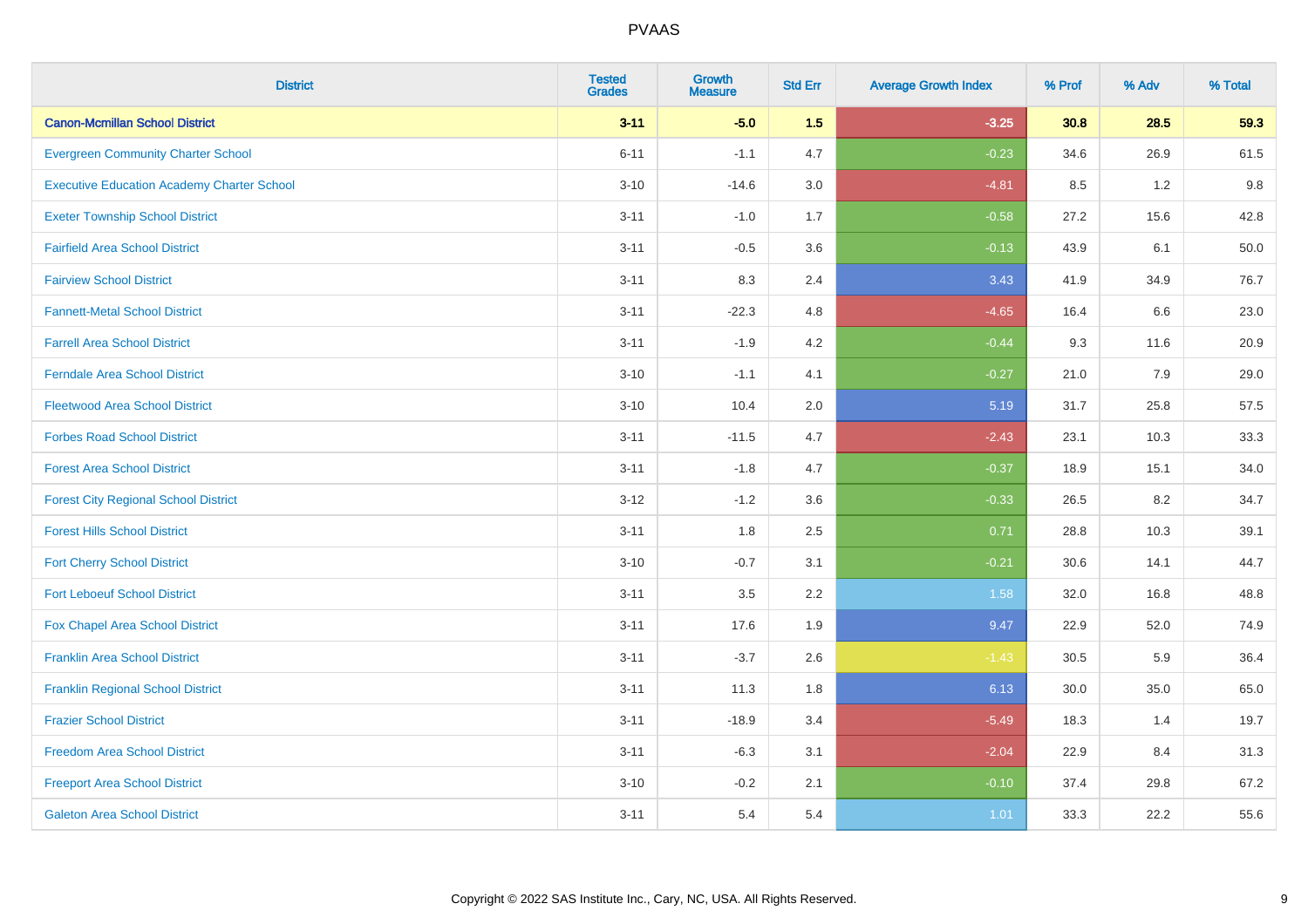| <b>District</b>                               | <b>Tested</b><br><b>Grades</b> | Growth<br><b>Measure</b> | <b>Std Err</b> | <b>Average Growth Index</b> | % Prof | % Adv   | % Total |
|-----------------------------------------------|--------------------------------|--------------------------|----------------|-----------------------------|--------|---------|---------|
| <b>Canon-Mcmillan School District</b>         | $3 - 11$                       | $-5.0$                   | 1.5            | $-3.25$                     | 30.8   | 28.5    | 59.3    |
| <b>Garnet Valley School District</b>          | $3 - 10$                       | 0.2                      | 1.7            | 0.13                        | 34.9   | 26.4    | 61.3    |
| <b>Gateway School District</b>                | $3 - 11$                       | 3.1                      | 2.0            | 1.55                        | 35.7   | 18.5    | 54.2    |
| <b>General Mclane School District</b>         | $3 - 11$                       | $-10.7$                  | 2.4            | $-4.40$                     | 34.0   | 15.6    | 49.6    |
| <b>Gettysburg Area School District</b>        | $3 - 11$                       | $-6.0$                   | 2.0            | $-3.02$                     | 28.8   | 19.6    | 48.5    |
| <b>Girard School District</b>                 | $3 - 11$                       | $-12.3$                  | 2.6            | $-4.76$                     | 29.7   | 18.9    | 48.6    |
| <b>Glendale School District</b>               | $3 - 10$                       | 7.9                      | 3.5            | 2.25                        | 42.6   | 9.3     | 51.8    |
| <b>Governor Mifflin School District</b>       | $3 - 11$                       | $-4.4$                   | 1.6            | $-2.69$                     | 30.3   | $7.7$   | 38.0    |
| <b>Great Valley School District</b>           | $3 - 11$                       | 5.4                      | 2.0            | 2.77                        | 33.8   | 33.5    | 67.3    |
| <b>Greater Johnstown School District</b>      | $3 - 11$                       | $-3.5$                   | 2.4            | $-1.45$                     | 10.3   | 1.3     | 11.5    |
| <b>Greater Latrobe School District</b>        | $3 - 11$                       | $-14.1$                  | 2.0            | $-7.14$                     | 41.0   | 12.6    | 53.6    |
| <b>Greater Nanticoke Area School District</b> | $3-12$                         | $-6.8$                   | 2.6            | $-2.58$                     | 15.2   | 8.9     | 24.1    |
| <b>Greencastle-Antrim School District</b>     | $3 - 11$                       | $-0.3$                   | 2.0            | $-0.14$                     | 30.9   | 22.2    | 53.1    |
| <b>Greensburg Salem School District</b>       | $3 - 11$                       | $-6.9$                   | 2.2            | $-3.06$                     | 30.3   | 13.3    | 43.6    |
| <b>Greenville Area School District</b>        | $3 - 11$                       | $-13.2$                  | $3.0\,$        | $-4.45$                     | 32.1   | 4.6     | 36.7    |
| <b>Greenwood School District</b>              | $3 - 11$                       | 11.3                     | 3.6            | 3.14                        | 31.2   | 32.8    | 63.9    |
| <b>Grove City Area School District</b>        | $3 - 12$                       | $-8.8$                   | 2.3            | $-3.89$                     | 25.6   | 16.4    | 42.0    |
| <b>Halifax Area School District</b>           | $3 - 11$                       | 5.8                      | 3.5            | 1.64                        | 32.1   | 18.9    | 50.9    |
| <b>Hamburg Area School District</b>           | $3 - 11$                       | 0.6                      | 2.4            | 0.25                        | 28.0   | 15.5    | 43.6    |
| <b>Hampton Township School District</b>       | $3 - 11$                       | 7.4                      | 2.0            | 3.79                        | 37.9   | 39.2    | 77.0    |
| <b>Hanover Area School District</b>           | $3 - 11$                       | $-14.7$                  | 4.7            | $-3.13$                     | 12.1   | 3.0     | 15.2    |
| <b>Hanover Public School District</b>         | $3 - 11$                       | $-12.4$                  | 2.7            | $-4.50$                     | 22.7   | $6.2\,$ | 28.9    |
| <b>Harbor Creek School District</b>           | $3 - 11$                       | 13.4                     | 2.3            | 5.80                        | 34.5   | 40.7    | 75.2    |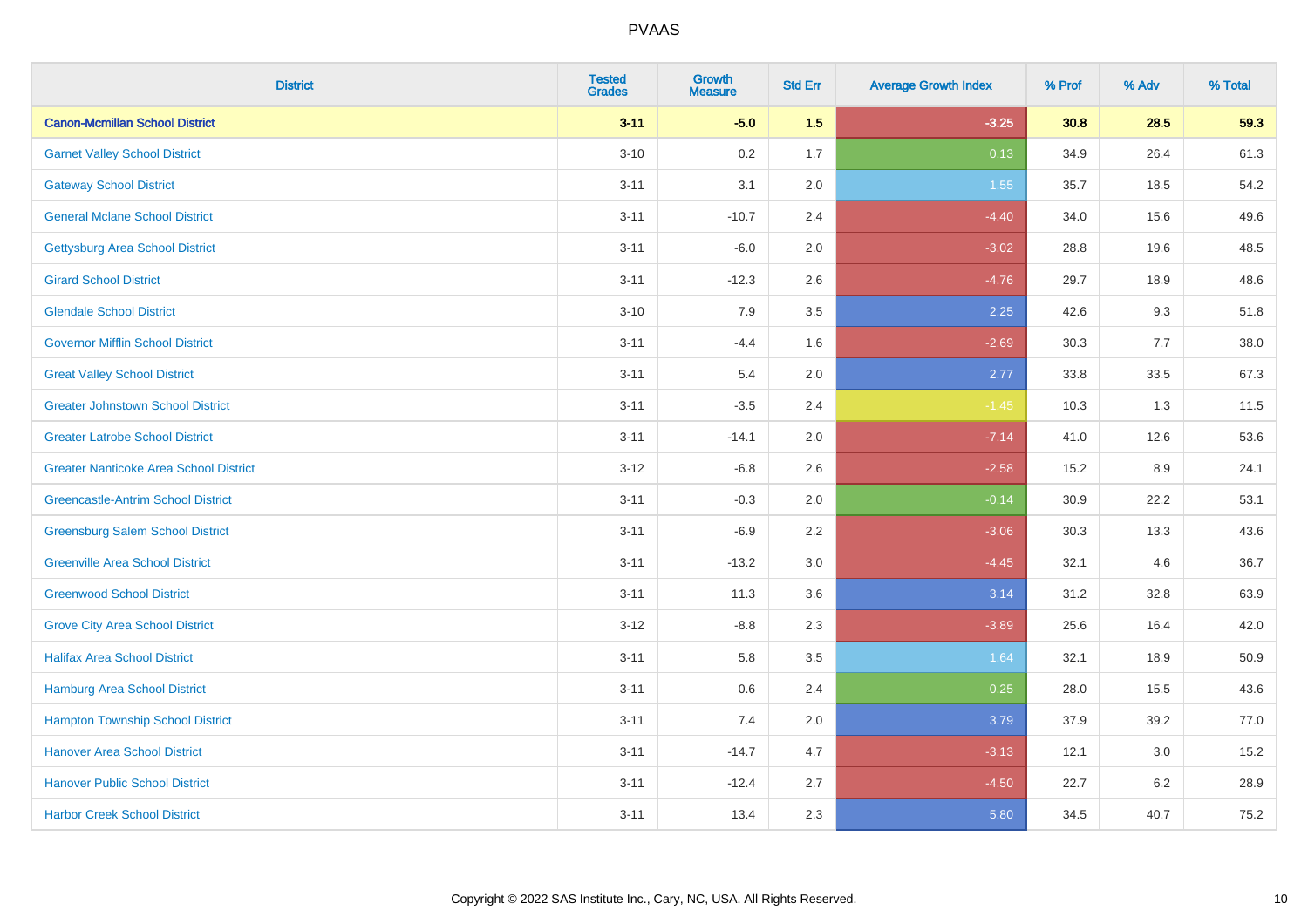| <b>District</b>                               | <b>Tested</b><br><b>Grades</b> | <b>Growth</b><br><b>Measure</b> | <b>Std Err</b> | <b>Average Growth Index</b> | % Prof | % Adv | % Total |
|-----------------------------------------------|--------------------------------|---------------------------------|----------------|-----------------------------|--------|-------|---------|
| <b>Canon-Mcmillan School District</b>         | $3 - 11$                       | $-5.0$                          | 1.5            | $-3.25$                     | 30.8   | 28.5  | 59.3    |
| <b>Harmony Area School District</b>           | $3 - 10$                       | $-5.7$                          | 5.0            | $-1.13$                     | 33.3   | 0.0   | 33.3    |
| <b>Harrisburg City School District</b>        | $3 - 11$                       | $-0.2$                          | 2.0            | $-0.11$                     | 6.0    | 2.0   | 8.0     |
| Hatboro-Horsham School District               | $3 - 11$                       | $-2.7$                          | 1.6            | $-1.65$                     | 27.9   | 17.9  | 45.8    |
| <b>Haverford Township School District</b>     | $3 - 11$                       | 1.4                             | 1.4            | 1.05                        | 36.7   | 26.3  | 63.0    |
| <b>Hazleton Area School District</b>          | $3 - 11$                       | 6.0                             | 1.6            | 3.85                        | 20.5   | 9.0   | 29.5    |
| <b>Hempfield Area School District</b>         | $3 - 12$                       | $-10.2$                         | 1.6            | $-6.37$                     | 28.1   | 19.2  | 47.3    |
| <b>Hempfield School District</b>              | $3 - 11$                       | 13.4                            | 1.3            | 10.53                       | 29.9   | 36.8  | 66.7    |
| <b>Hermitage School District</b>              | $3 - 12$                       | 14.0                            | 2.5            | 5.59                        | 34.0   | 27.0  | 61.0    |
| <b>Highlands School District</b>              | $3 - 11$                       | $-1.3$                          | 2.3            | $-0.55$                     | 32.6   | 10.5  | 43.0    |
| <b>Hollidaysburg Area School District</b>     | $3 - 11$                       | $-2.7$                          | 1.6            | $-1.64$                     | 32.6   | 15.2  | 47.8    |
| <b>Homer-Center School District</b>           | $3 - 11$                       | $8.8\,$                         | 3.5            | 2.53                        | 38.0   | 17.7  | 55.8    |
| Hope For Hyndman Charter School               | $3 - 11$                       | 5.1                             | 5.8            | 0.88                        | 14.3   | 7.1   | 21.4    |
| <b>Hopewell Area School District</b>          | $3 - 11$                       | 0.8                             | 2.6            | 0.31                        | 34.5   | 12.4  | 46.9    |
| Huntingdon Area School District               | $3 - 11$                       | 5.8                             | 2.6            | 2.28                        | 27.8   | 17.4  | 45.2    |
| Imhotep Institute Charter High School         | $9 - 11$                       | $-17.6$                         | 5.8            | $-3.03$                     | 15.4   | 0.0   | 15.4    |
| <b>Indiana Area School District</b>           | $3 - 11$                       | 12.0                            | 2.0            | 5.98                        | 30.0   | 30.4  | 60.3    |
| <b>Innovative Arts Academy Charter School</b> | $6 - 11$                       | $-7.2$                          | 2.5            | $-2.83$                     | 2.0    | 0.0   | $2.0\,$ |
| Insight PA Cyber Charter School               | $3 - 11$                       | $-9.4$                          | 5.8            | $-1.62$                     | 25.6   | 4.6   | 30.2    |
| <b>Interboro School District</b>              | $3 - 12$                       | $-8.4$                          | 2.0            | $-4.27$                     | 27.6   | 6.4   | 34.1    |
| <b>Iroquois School District</b>               | $3 - 11$                       | 13.6                            | 2.8            | 4.83                        | 33.3   | 16.0  | 49.4    |
| <b>Jamestown Area School District</b>         | $3 - 11$                       | $-9.5$                          | 4.1            | $-2.33$                     | 41.5   | 4.9   | 46.3    |
| Jeannette City School District                | $3 - 11$                       | $-0.7$                          | 3.4            | $-0.20$                     | 26.8   | 4.1   | 30.9    |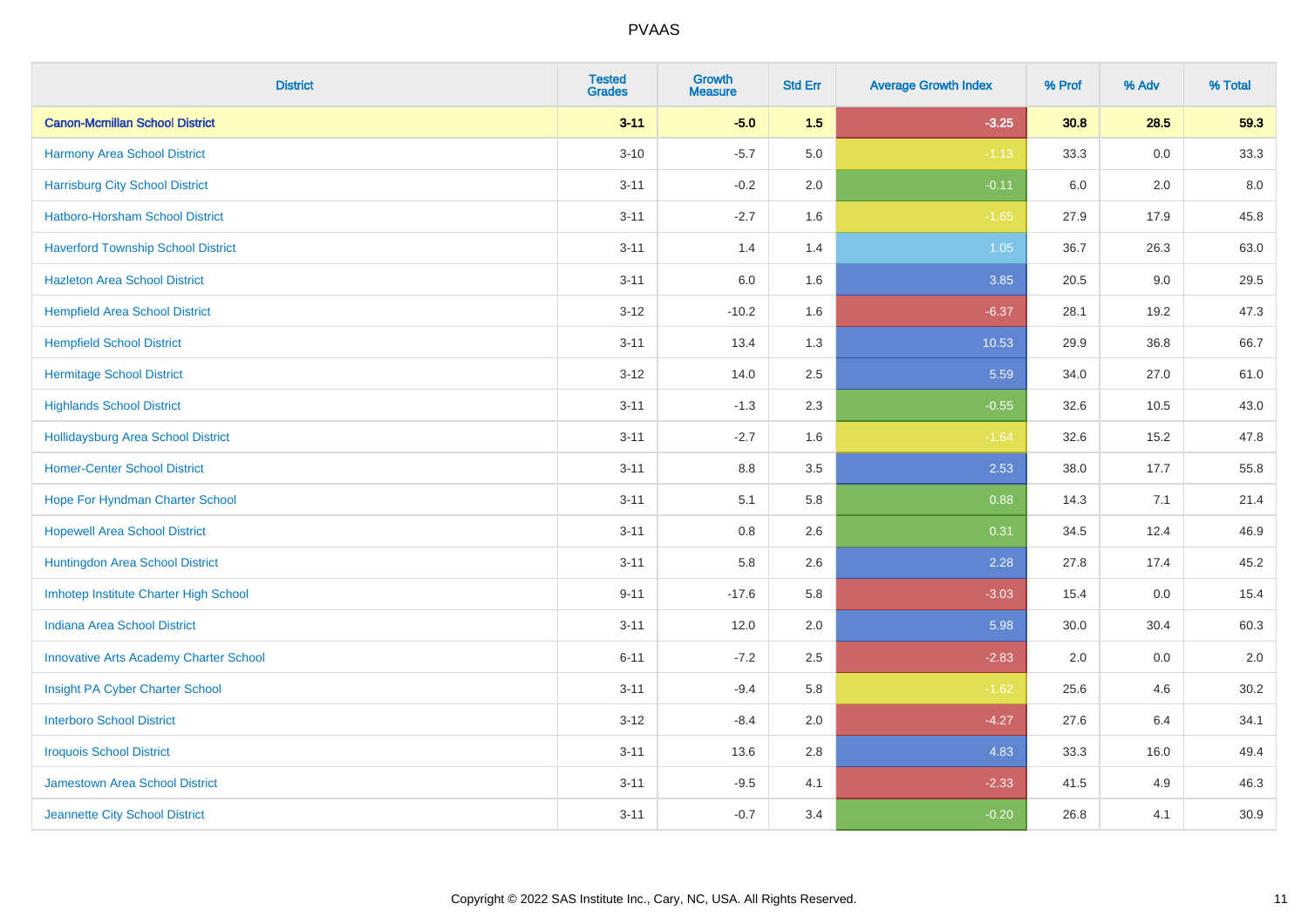| <b>District</b>                                 | <b>Tested</b><br><b>Grades</b> | <b>Growth</b><br><b>Measure</b> | <b>Std Err</b> | <b>Average Growth Index</b> | % Prof | % Adv   | % Total |
|-------------------------------------------------|--------------------------------|---------------------------------|----------------|-----------------------------|--------|---------|---------|
| <b>Canon-Mcmillan School District</b>           | $3 - 11$                       | $-5.0$                          | 1.5            | $-3.25$                     | 30.8   | 28.5    | 59.3    |
| Jefferson County-Dubois AVTS                    | $9 - 11$                       | $-11.7$                         | 3.1            | $-3.72$                     | 17.6   | $2.8\,$ | 20.4    |
| Jefferson-Morgan School District                | $3 - 10$                       | $-12.0$                         | 3.9            | $-3.09$                     | 28.6   | 6.1     | 34.7    |
| <b>Jenkintown School District</b>               | $3 - 11$                       | $-7.9$                          | 4.1            | $-1.92$                     | 34.1   | 27.3    | 61.4    |
| <b>Jersey Shore Area School District</b>        | $3 - 11$                       | 0.7                             | 2.5            | 0.27                        | 39.3   | 13.6    | 52.9    |
| Jim Thorpe Area School District                 | $3 - 11$                       | $-10.9$                         | 2.4            | $-4.48$                     | 19.5   | 6.0     | 25.5    |
| Johnsonburg Area School District                | $3 - 11$                       | 5.0                             | 3.9            | 1.27                        | 35.5   | 11.8    | 47.4    |
| <b>Juniata County School District</b>           | $3 - 12$                       | 7.7                             | 2.0            | 3.81                        | 22.9   | 18.9    | 41.8    |
| Juniata Valley School District                  | $3 - 11$                       | 1.6                             | 3.2            | 0.51                        | 23.1   | 9.4     | 32.5    |
| <b>Kane Area School District</b>                | $3 - 10$                       | 8.8                             | 2.9            | 3.07                        | 31.4   | 19.8    | 51.2    |
| <b>Karns City Area School District</b>          | $3 - 11$                       | $-7.2$                          | 2.6            | $-2.71$                     | 26.4   | 20.8    | 47.2    |
| <b>Kennett Consolidated School District</b>     | $3 - 11$                       | $-10.4$                         | 1.7            | $-6.27$                     | 28.7   | 14.0    | 42.7    |
| <b>Keystone Central School District</b>         | $3 - 11$                       | 3.6                             | 1.8            | 2.04                        | 27.1   | 14.6    | 41.8    |
| <b>Keystone Education Center Charter School</b> | $3 - 12$                       | $-6.5$                          | 5.1            | $-1.28$                     | 0.0    | 0.0     | $0.0\,$ |
| <b>Keystone Oaks School District</b>            | $3 - 11$                       | $-7.2$                          | 2.3            | $-3.14$                     | 30.0   | 11.1    | 41.0    |
| <b>Keystone School District</b>                 | $3 - 11$                       | 7.8                             | 5.7            | 1.37                        | 35.0   | 45.0    | 80.0    |
| <b>KIPP Dubois Charter School</b>               | $9 - 10$                       | $-3.0$                          | 3.1            | $-0.95$                     | 10.0   | 0.0     | 10.0    |
| <b>Kiski Area School District</b>               | $3 - 11$                       | $-4.0$                          | 2.0            | $-1.99$                     | 23.1   | 18.2    | 41.3    |
| <b>Kutztown Area School District</b>            | $3 - 12$                       | 9.3                             | 2.8            | 3.34                        | 38.5   | 14.6    | 53.2    |
| La Academia Partnership Charter School          | $6 - 11$                       | $-15.5$                         | 5.7            | $-2.70$                     | 2.3    | 0.0     | 2.3     |
| Lackawanna Trail School District                | $3 - 10$                       | $-11.0$                         | 3.3            | $-3.35$                     | 13.1   | 18.0    | 31.2    |
| <b>Lakeland School District</b>                 | $3 - 11$                       | 13.3                            | 2.8            | 4.80                        | 22.2   | 21.2    | 43.4    |
| <b>Lake-Lehman School District</b>              | $3 - 11$                       | 14.9                            | 2.8            | 5.34                        | 25.8   | 22.5    | 48.3    |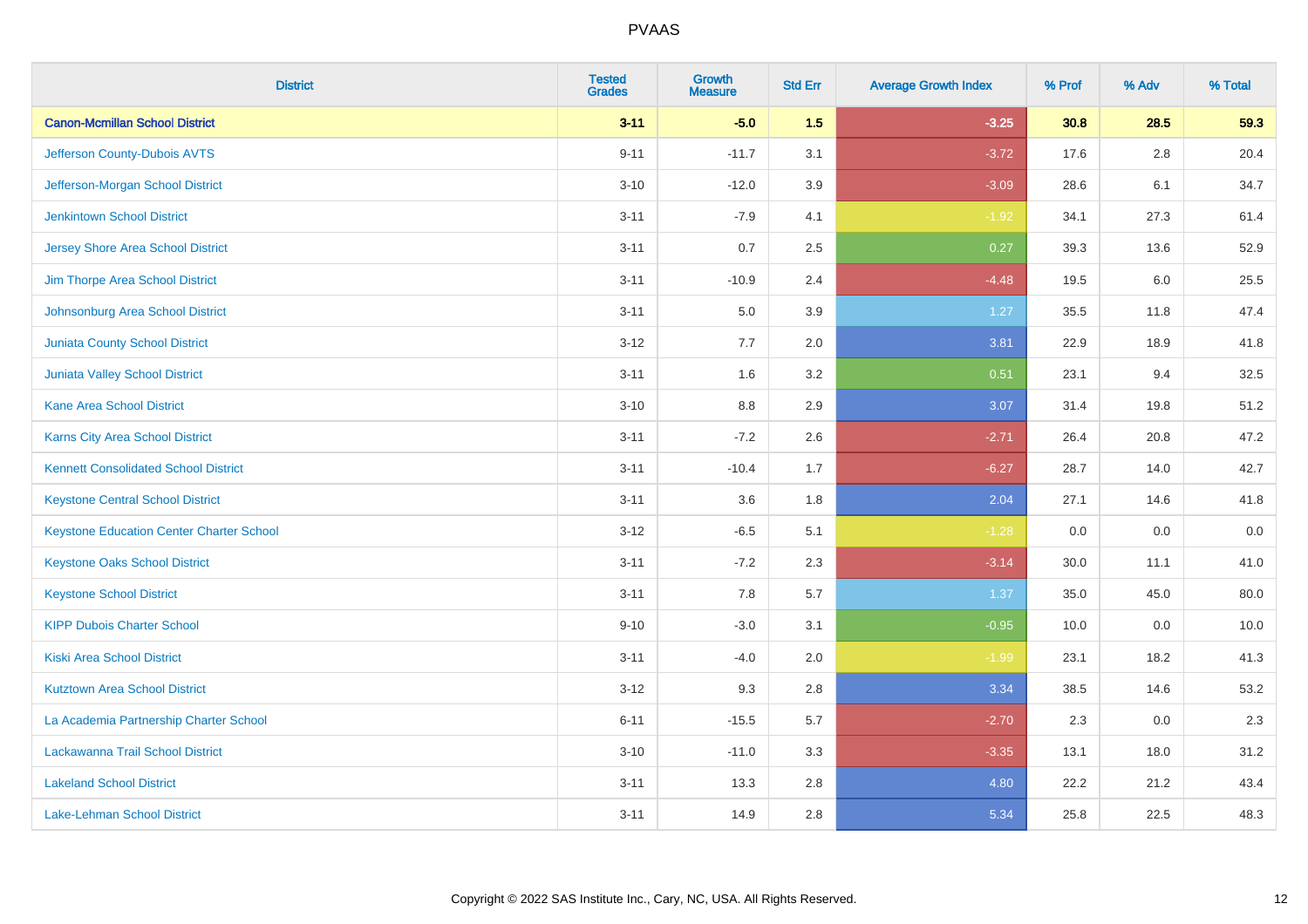| <b>District</b>                                    | <b>Tested</b><br><b>Grades</b> | <b>Growth</b><br><b>Measure</b> | <b>Std Err</b> | <b>Average Growth Index</b> | % Prof | % Adv   | % Total |
|----------------------------------------------------|--------------------------------|---------------------------------|----------------|-----------------------------|--------|---------|---------|
| <b>Canon-Mcmillan School District</b>              | $3 - 11$                       | $-5.0$                          | 1.5            | $-3.25$                     | 30.8   | 28.5    | 59.3    |
| <b>Lakeview School District</b>                    | $3 - 11$                       | $-1.9$                          | 3.5            | $-0.53$                     | 41.5   | 12.3    | 53.8    |
| Lampeter-Strasburg School District                 | $3 - 12$                       | 11.0                            | 1.9            | 5.69                        | 35.4   | 32.3    | 67.7    |
| <b>Lancaster School District</b>                   | $3 - 12$                       | $-10.0$                         | 1.4            | $-7.22$                     | 9.0    | 3.9     | 12.8    |
| <b>Laurel Highlands School District</b>            | $3 - 11$                       | $-3.8$                          | 2.3            | $-1.63$                     | 20.9   | 14.6    | 35.4    |
| <b>Laurel School District</b>                      | $3 - 11$                       | 13.0                            | 3.1            | 4.19                        | 30.3   | 15.7    | 46.1    |
| <b>Lawrence County CTC</b>                         | $10 - 11$                      | $-9.8$                          | 3.7            | $-2.68$                     | 7.3    | $0.0\,$ | $7.3$   |
| <b>Lebanon School District</b>                     | $3 - 11$                       | $-1.2$                          | 1.9            | $-0.63$                     | 15.2   | 6.4     | 21.6    |
| Leechburg Area School District                     | $3 - 11$                       | 7.0                             | 3.9            | 1.79                        | 37.7   | 4.9     | 42.6    |
| Lehigh Career & Technical Institute                | $10 - 12$                      | $-0.7$                          | 6.3            | $-0.11$                     | 36.4   | 4.6     | 40.9    |
| Lehigh Valley Academy Regional Charter School      | $3 - 11$                       | $-5.9$                          | 3.0            | $-1.98$                     | 20.0   | 7.7     | 27.7    |
| Lehigh Valley Charter High School For The Arts     | $9 - 10$                       | $-11.8$                         | 2.5            | $-4.76$                     | 28.9   | 5.7     | 34.6    |
| <b>Lehighton Area School District</b>              | $3 - 11$                       | 11.4                            | 2.4            | 4.84                        | 30.5   | 24.9    | 55.3    |
| <b>Lewisburg Area School District</b>              | $3 - 11$                       | 1.7                             | 2.4            | 0.72                        | 35.9   | 35.9    | 71.8    |
| <b>Ligonier Valley School District</b>             | $3 - 11$                       | $-10.8$                         | 3.1            | $-3.43$                     | 34.1   | 5.8     | 39.9    |
| Lincoln Leadership Academy Charter School          | $3 - 12$                       | $-7.4$                          | 3.7            | $-1.99$                     | 6.4    | 2.1     | 8.5     |
| <b>Lincoln Park Performing Arts Charter School</b> | $7 - 11$                       | $-14.9$                         | 2.7            | $-5.45$                     | 39.3   | $8.9\,$ | 48.2    |
| <b>Line Mountain School District</b>               | $3 - 11$                       | 11.7                            | 3.9            | 3.01                        | 40.4   | 42.3    | 82.7    |
| <b>Littlestown Area School District</b>            | $3 - 11$                       | 28.7                            | 2.4            | 11.83                       | 38.4   | 29.3    | 67.7    |
| <b>Lower Dauphin School District</b>               | $3 - 11$                       | 5.3                             | 1.8            | 3.03                        | 30.6   | 26.8    | 57.5    |
| <b>Lower Merion School District</b>                | $3 - 11$                       | 18.9                            | 1.2            | 15.42                       | 29.4   | 48.6    | 78.0    |
| <b>Lower Moreland Township School District</b>     | $3 - 11$                       | 8.7                             | 2.0            | 4.35                        | 38.2   | 33.2    | 71.4    |
| <b>Loyalsock Township School District</b>          | $3 - 12$                       | 26.7                            | 2.7            | 9.92                        | 36.8   | 35.1    | 71.9    |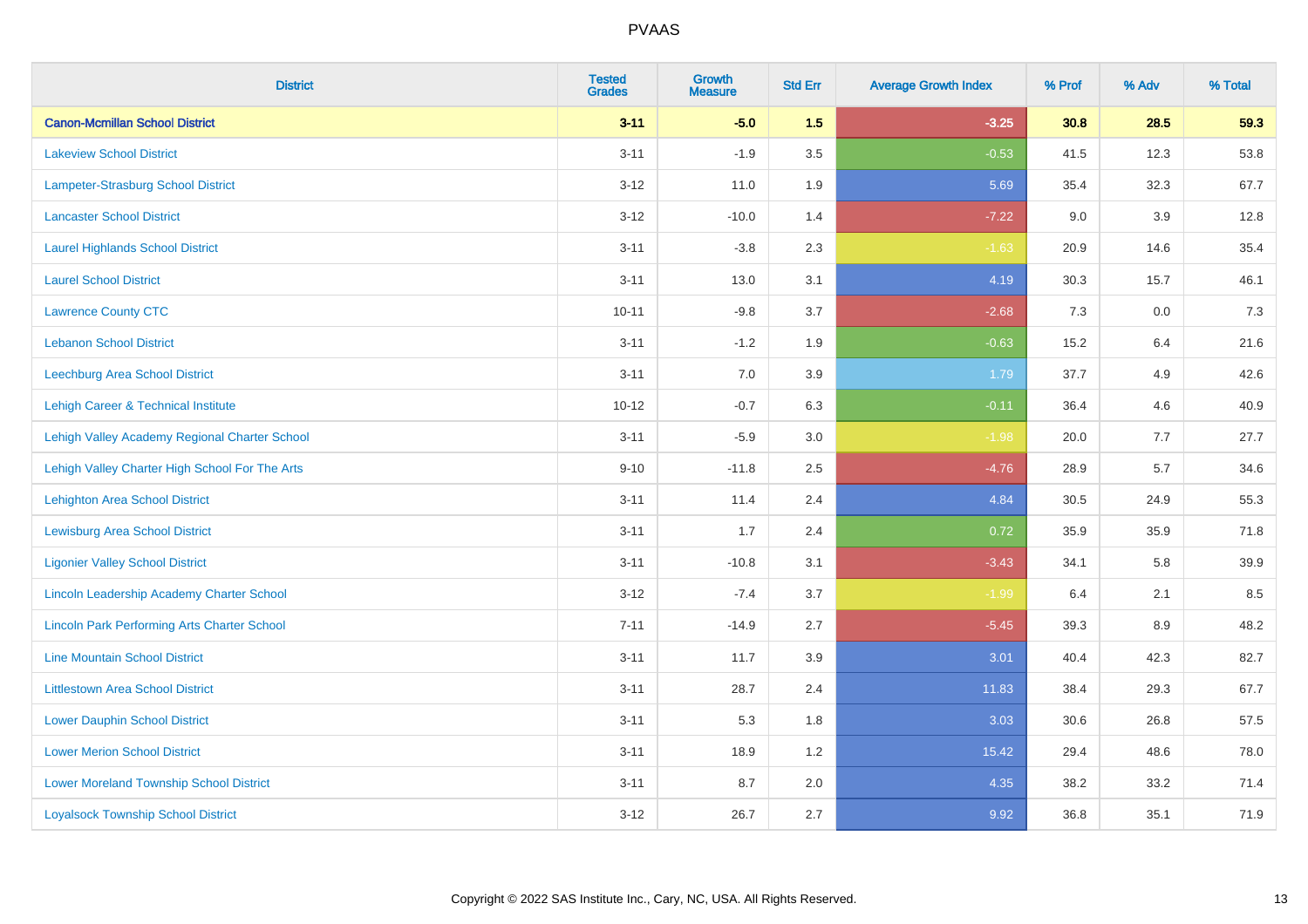| <b>District</b>                                | <b>Tested</b><br><b>Grades</b> | <b>Growth</b><br><b>Measure</b> | <b>Std Err</b> | <b>Average Growth Index</b> | % Prof | % Adv | % Total |
|------------------------------------------------|--------------------------------|---------------------------------|----------------|-----------------------------|--------|-------|---------|
| <b>Canon-Mcmillan School District</b>          | $3 - 11$                       | $-5.0$                          | 1.5            | $-3.25$                     | 30.8   | 28.5  | 59.3    |
| <b>Mahanoy Area School District</b>            | $3 - 10$                       | $-3.4$                          | 3.1            | $-1.07$                     | 21.4   | 8.6   | 30.0    |
| <b>Manheim Central School District</b>         | $3 - 11$                       | 12.8                            | 2.0            | 6.52                        | 27.8   | 35.4  | 63.2    |
| <b>Manheim Township School District</b>        | $3 - 12$                       | 10.9                            | 1.5            | 7.51                        | 30.9   | 31.0  | 61.9    |
| <b>Marion Center Area School District</b>      | $3 - 10$                       | 0.8                             | 2.9            | 0.27                        | 23.3   | 11.1  | 34.4    |
| Maritime Academy Charter School                | $3 - 10$                       | 13.2                            | 3.1            | 4.29                        | 24.0   | 1.3   | 25.3    |
| <b>Marple Newtown School District</b>          | $3 - 11$                       | 20.6                            | 2.3            | 8.95                        | 31.1   | 42.7  | 73.8    |
| <b>Mars Area School District</b>               | $3 - 10$                       | 6.6                             | 1.9            | 3.45                        | 36.7   | 32.4  | 69.1    |
| <b>MaST Community Charter School</b>           | $3 - 10$                       | $-0.9$                          | 2.5            | $-0.34$                     | 25.0   | 21.6  | 46.6    |
| <b>MaST Community Charter School II</b>        | $3 - 10$                       | 1.4                             | 3.0            | 0.45                        | 16.1   | 4.6   | 20.7    |
| Mastery Charter High School-Lenfest Campus     | $7 - 11$                       | $-1.8$                          | 5.8            | $-0.30$                     | 26.3   | 0.0   | 26.3    |
| <b>Mastery Charter School - Gratz Campus</b>   | $7 - 10$                       | $-9.5$                          | 4.6            | $-2.09$                     | 0.0    | 3.4   | 3.4     |
| <b>Mastery Charter School - Hardy Williams</b> | $3 - 11$                       | 6.6                             | 3.0            | 2.21                        | 24.7   | 1.2   | 25.9    |
| <b>Mastery Charter School - Pickett Campus</b> | $6 - 10$                       | 2.7                             | 4.2            | 0.65                        | 20.6   | 0.0   | 20.6    |
| Mastery Charter School - Shoemaker Campus      | $7 - 10$                       | $-2.3$                          | 2.8            | $-0.81$                     | 10.1   | 3.7   | 13.8    |
| <b>Mastery Charter School - Thomas Campus</b>  | $3 - 10$                       | 7.9                             | 5.7            | 1.39                        | 12.5   | 0.0   | 12.5    |
| <b>Mcguffey School District</b>                | $3 - 11$                       | $-12.1$                         | 3.0            | $-4.06$                     | 12.8   | 5.9   | 18.6    |
| <b>Mckeesport Area School District</b>         | $3 - 12$                       | 4.6                             | 2.2            | 2.14                        | 21.1   | 4.4   | 25.5    |
| Mechanicsburg Area School District             | $3 - 11$                       | $-5.7$                          | 1.6            | $-3.48$                     | 35.1   | 16.0  | 51.2    |
| <b>Mercer Area School District</b>             | $3 - 11$                       | 2.2                             | 3.1            | 0.70                        | 24.4   | 11.8  | 36.2    |
| <b>Methacton School District</b>               | $3 - 11$                       | 11.0                            | 1.6            | 6.94                        | 36.0   | 33.6  | 69.6    |
| Meyersdale Area School District                | $3 - 11$                       | $-16.1$                         | 3.3            | $-4.94$                     | 20.3   | 5.8   | 26.1    |
| <b>Mid Valley School District</b>              | $3 - 10$                       | $-11.1$                         | 2.7            | $-4.07$                     | 28.3   | 8.1   | 36.4    |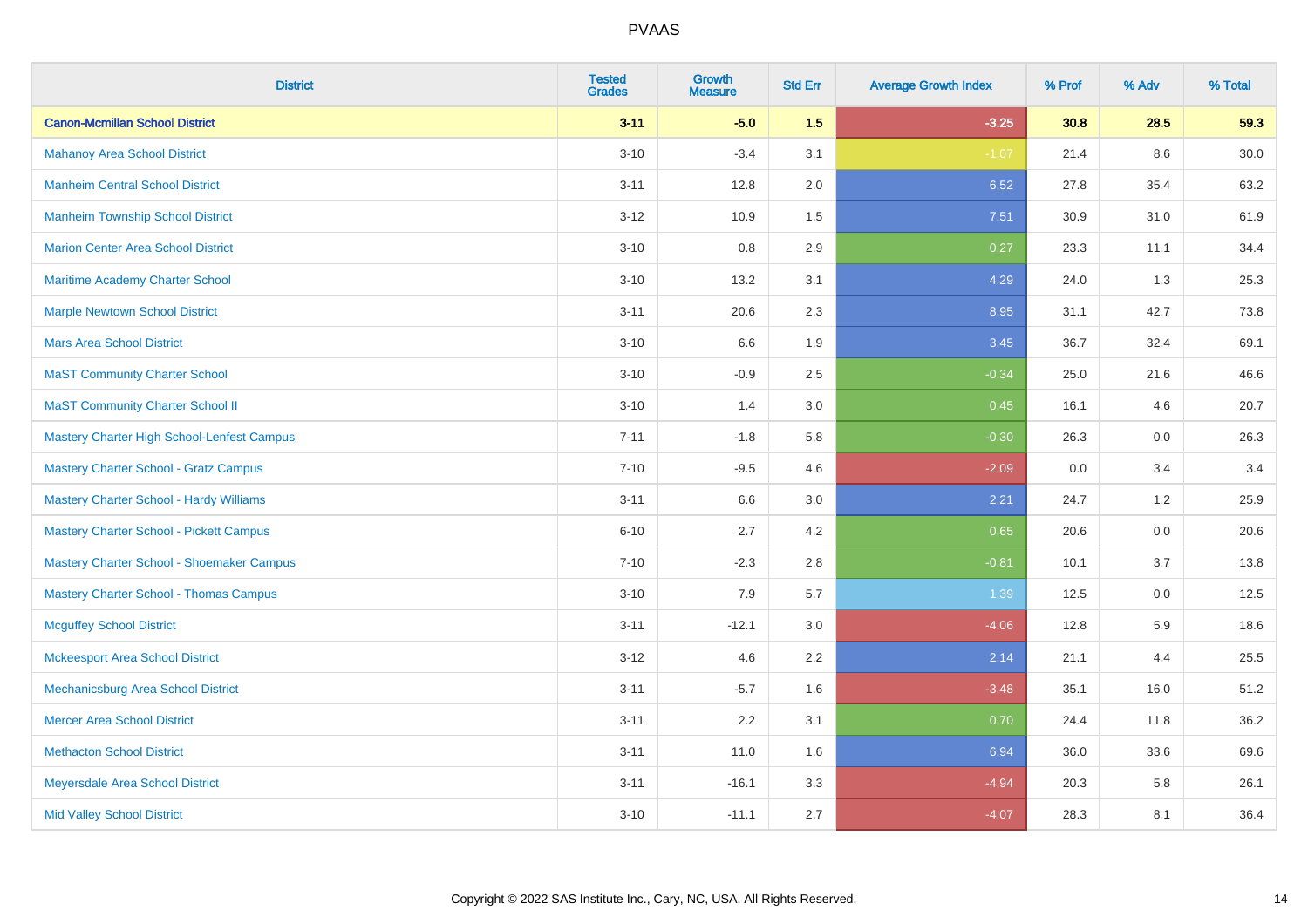| <b>District</b>                            | <b>Tested</b><br><b>Grades</b> | <b>Growth</b><br><b>Measure</b> | <b>Std Err</b> | <b>Average Growth Index</b> | % Prof | % Adv   | % Total |
|--------------------------------------------|--------------------------------|---------------------------------|----------------|-----------------------------|--------|---------|---------|
| <b>Canon-Mcmillan School District</b>      | $3 - 11$                       | $-5.0$                          | 1.5            | $-3.25$                     | 30.8   | 28.5    | 59.3    |
| <b>Middletown Area School District</b>     | $3 - 11$                       | $-3.4$                          | 2.4            | $-1.44$                     | 34.3   | 15.2    | 49.4    |
| <b>Midd-West School District</b>           | $3 - 11$                       | 3.6                             | 2.6            | 1.42                        | 28.6   | 25.0    | 53.6    |
| <b>Mifflin County School District</b>      | $3 - 11$                       | 12.3                            | 1.6            | 7.69                        | 35.1   | 15.1    | 50.3    |
| Mifflinburg Area School District           | $3 - 11$                       | $-6.0$                          | 2.1            | $-2.87$                     | 32.7   | 13.3    | 46.0    |
| <b>Millcreek Township School District</b>  | $3 - 11$                       | 9.1                             | 1.4            | 6.61                        | 34.5   | 30.1    | 64.6    |
| Millersburg Area School District           | $3 - 11$                       | $-6.6$                          | 3.4            | $-1.92$                     | 24.1   | 10.3    | 34.5    |
| <b>Millville Area School District</b>      | $3 - 12$                       | $-5.6$                          | 4.4            | $-1.26$                     | 31.4   | 11.4    | 42.9    |
| <b>Milton Area School District</b>         | $3 - 11$                       | $-10.1$                         | 2.5            | $-4.04$                     | 23.0   | 11.3    | 34.2    |
| <b>Minersville Area School District</b>    | $3 - 11$                       | $-2.9$                          | 3.4            | $-0.86$                     | 27.4   | 9.7     | 37.1    |
| <b>Mohawk Area School District</b>         | $3 - 11$                       | $-10.5$                         | 2.8            | $-3.75$                     | 35.1   | 10.6    | 45.7    |
| <b>Monessen City School District</b>       | $3 - 10$                       | $-3.9$                          | 5.6            | $-0.69$                     | 21.0   | 10.5    | 31.6    |
| <b>Moniteau School District</b>            | $3 - 11$                       | $-11.8$                         | 2.9            | $-4.07$                     | 22.6   | $5.0\,$ | 27.6    |
| <b>Montgomery Area School District</b>     | $3 - 11$                       | $-5.8$                          | 3.2            | $-1.83$                     | 25.0   | 11.5    | 36.5    |
| <b>Montour School District</b>             | $3 - 11$                       | $-6.1$                          | 2.1            | $-2.95$                     | 31.8   | 23.6    | 55.3    |
| <b>Montoursville Area School District</b>  | $3 - 12$                       | $-8.4$                          | 2.6            | $-3.17$                     | 38.8   | 18.2    | 57.0    |
| <b>Montrose Area School District</b>       | $3 - 10$                       | 12.3                            | 2.8            | 4.41                        | 37.8   | 28.9    | 66.7    |
| <b>Moon Area School District</b>           | $3 - 11$                       | 1.5                             | 1.8            | 0.86                        | 34.5   | 25.5    | 60.0    |
| Morrisville Borough School District        | $3 - 11$                       | $-13.1$                         | 3.7            | $-3.52$                     | 4.9    | 1.6     | 6.6     |
| <b>Moshannon Valley School District</b>    | $3 - 10$                       | $-5.1$                          | 4.6            | $-1.12$                     | 25.0   | 12.5    | 37.5    |
| <b>Mount Carmel Area School District</b>   | $3 - 11$                       | $-7.9$                          | 2.3            | $-3.38$                     | 18.2   | 4.4     | 22.6    |
| <b>Mount Pleasant Area School District</b> | $3 - 11$                       | $-5.4$                          | 2.3            | $-2.37$                     | 33.3   | 8.7     | 42.0    |
| <b>Mount Union Area School District</b>    | $3 - 10$                       | $-2.5$                          | 2.8            | $-0.89$                     | 19.8   | 5.8     | 25.6    |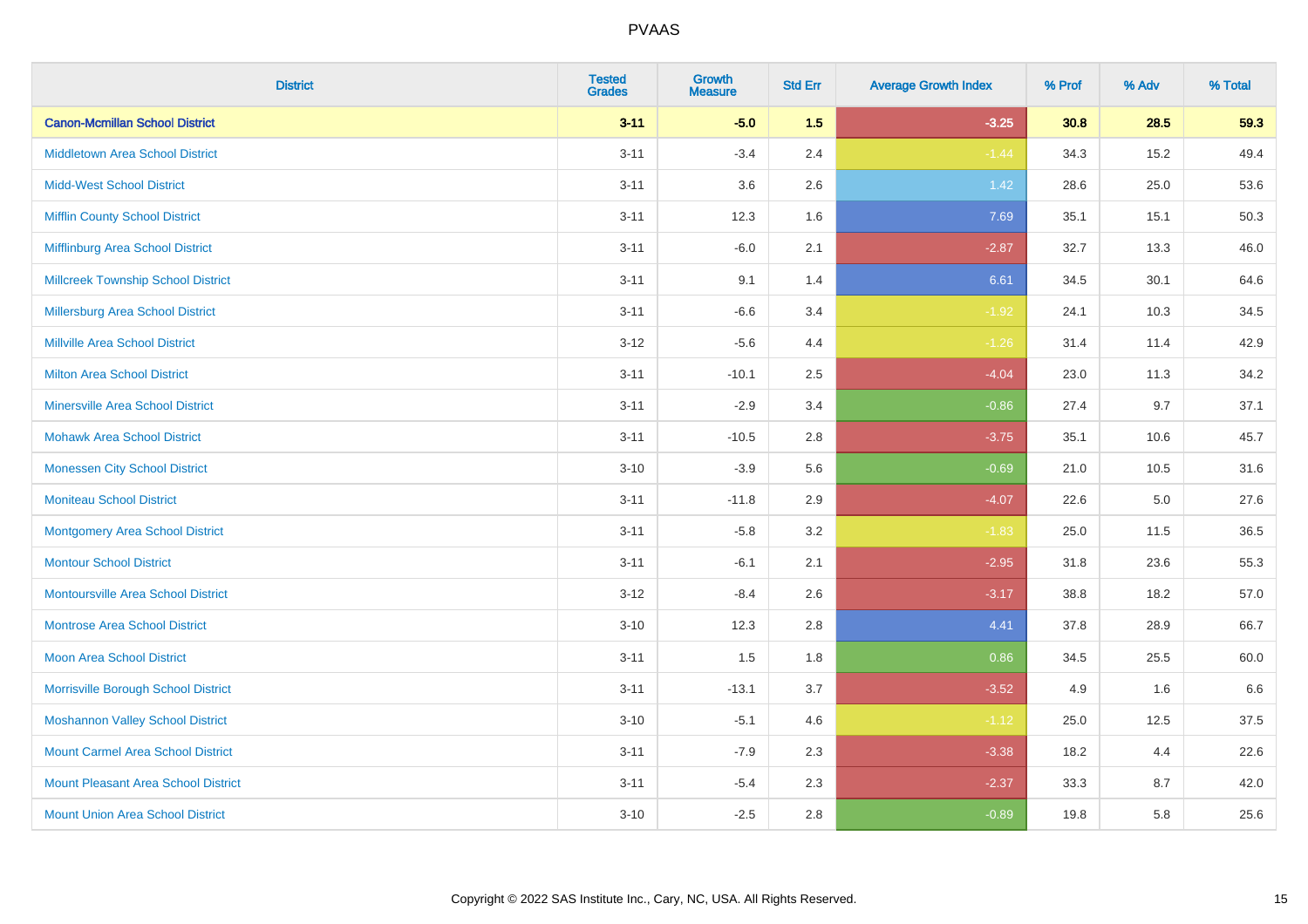| <b>District</b>                            | <b>Tested</b><br><b>Grades</b> | <b>Growth</b><br><b>Measure</b> | <b>Std Err</b> | <b>Average Growth Index</b> | % Prof | % Adv    | % Total |
|--------------------------------------------|--------------------------------|---------------------------------|----------------|-----------------------------|--------|----------|---------|
| <b>Canon-Mcmillan School District</b>      | $3 - 11$                       | $-5.0$                          | 1.5            | $-3.25$                     | 30.8   | 28.5     | 59.3    |
| <b>Mountain View School District</b>       | $3 - 11$                       | 24.2                            | 3.4            | 7.20                        | 45.8   | 37.3     | 83.0    |
| Mt Lebanon School District                 | $3 - 11$                       | 2.4                             | 1.3            | 1.79                        | 39.3   | 37.4     | 76.8    |
| <b>Muhlenberg School District</b>          | $3 - 10$                       | $-17.8$                         | 1.9            | $-9.34$                     | 12.4   | 4.6      | 17.0    |
| Multicultural Academy Charter School       | $9 - 11$                       | 6.0                             | 3.4            | 1.77                        | 12.3   | 0.0      | 12.3    |
| <b>Muncy School District</b>               | $3 - 11$                       | 6.9                             | 3.3            | 2.12                        | 37.6   | 18.8     | 56.4    |
| <b>Nazareth Area School District</b>       | $3 - 11$                       | $-2.5$                          | 1.7            | $-1.53$                     | 29.2   | 24.6     | 53.8    |
| <b>Neshaminy School District</b>           | $3 - 11$                       | 8.6                             | 1.3            | 6.56                        | 31.3   | 23.9     | 55.2    |
| <b>Neshannock Township School District</b> | $3 - 10$                       | $-12.5$                         | 2.7            | $-4.73$                     | 29.0   | 13.0     | 42.0    |
| <b>New Brighton Area School District</b>   | $3 - 11$                       | $-2.1$                          | 3.2            | $-0.65$                     | 31.5   | 11.1     | 42.6    |
| <b>New Castle Area School District</b>     | $3 - 12$                       | $-13.6$                         | 2.3            | $-5.99$                     | 17.6   | 2.0      | 19.5    |
| <b>New Foundations Charter School</b>      | $3 - 11$                       | 0.6                             | 2.2            | 0.29                        | 22.4   | 4.0      | 26.4    |
| New Hope-Solebury School District          | $3 - 11$                       | 28.8                            | 2.9            | 9.77                        | 31.6   | $50.0\,$ | 81.6    |
| New Kensington-Arnold School District      | $3 - 11$                       | $-5.8$                          | 3.2            | $-1.80$                     | 10.8   | 1.2      | 12.0    |
| <b>Newport School District</b>             | $3-12$                         | $3.8\,$                         | 3.3            | 1.17                        | 38.8   | 10.4     | 49.2    |
| <b>Norristown Area School District</b>     | $3 - 12$                       | $-25.4$                         | 1.7            | $-15.35$                    | 10.6   | 1.8      | 12.4    |
| North Allegheny School District            | $3 - 11$                       | 18.0                            | 1.3            | 14.25                       | 30.5   | 42.9     | 73.4    |
| North Clarion County School District       | $3-12$                         | 3.4                             | 4.1            | 0.83                        | 45.0   | 18.8     | 63.8    |
| <b>North East School District</b>          | $3 - 11$                       | $-5.3$                          | 2.7            | $-1.97$                     | 31.7   | 24.8     | 56.4    |
| <b>North Hills School District</b>         | $3 - 11$                       | $-15.8$                         | 1.8            | $-8.84$                     | 26.4   | 19.8     | 46.2    |
| <b>North Penn School District</b>          | $3 - 11$                       | 17.6                            | 1.0            | 17.53                       | 30.8   | 35.7     | 66.4    |
| <b>North Pocono School District</b>        | $3 - 11$                       | 13.1                            | 3.7            | 3.54                        | 31.4   | 33.3     | 64.7    |
| North Schuylkill School District           | $3 - 11$                       | $-4.7$                          | 2.2            | $-2.16$                     | 20.2   | 11.7     | 31.9    |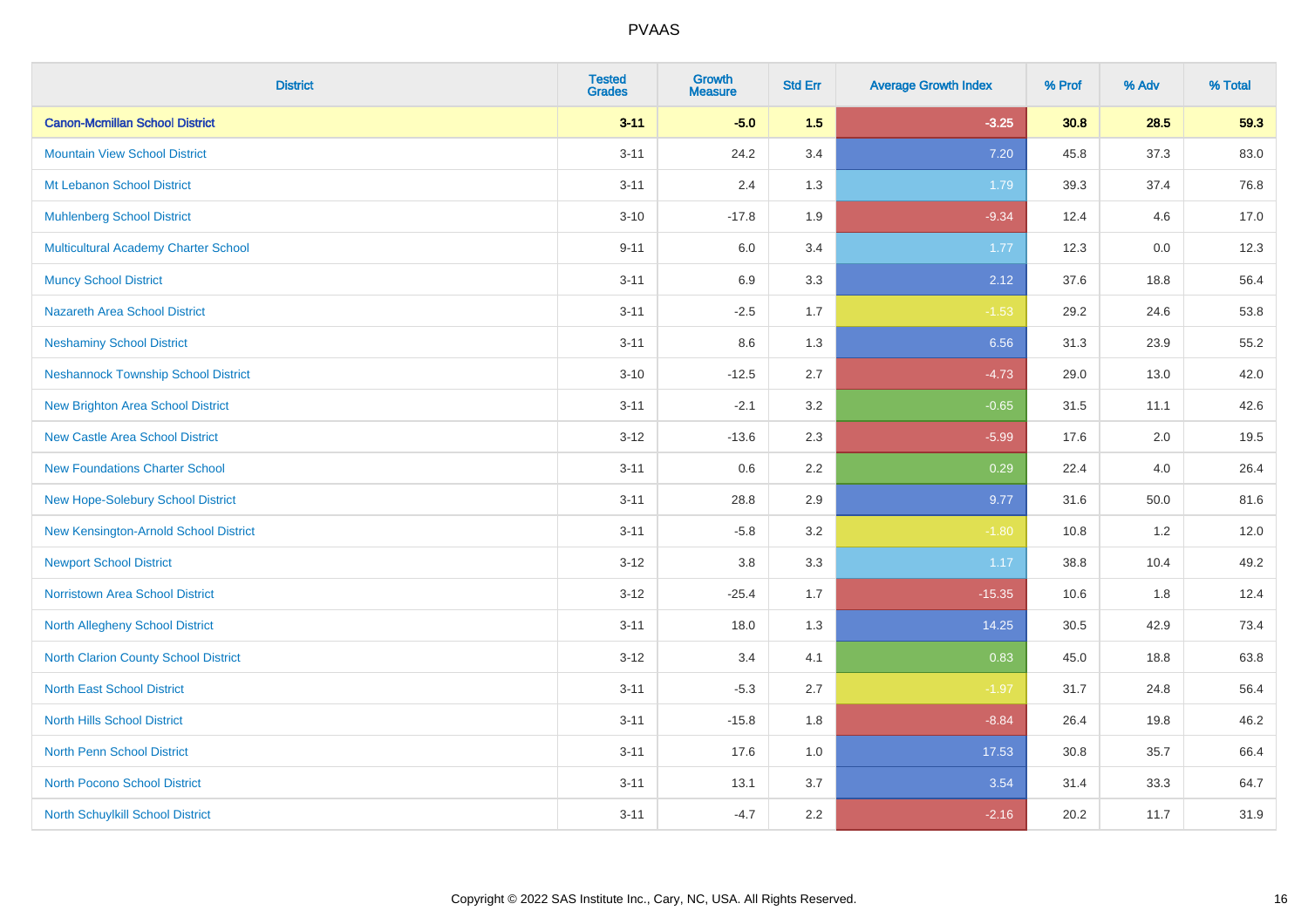| <b>District</b>                           | <b>Tested</b><br><b>Grades</b> | <b>Growth</b><br><b>Measure</b> | <b>Std Err</b> | <b>Average Growth Index</b> | % Prof | % Adv | % Total |
|-------------------------------------------|--------------------------------|---------------------------------|----------------|-----------------------------|--------|-------|---------|
| <b>Canon-Mcmillan School District</b>     | $3 - 11$                       | $-5.0$                          | 1.5            | $-3.25$                     | 30.8   | 28.5  | 59.3    |
| <b>North Star School District</b>         | $3 - 11$                       | 1.1                             | 3.3            | 0.34                        | 26.2   | 20.0  | 46.2    |
| Northampton Area School District          | $3 - 11$                       | 3.2                             | 1.5            | 2.05                        | 29.8   | 17.9  | 47.7    |
| <b>Northeast Bradford School District</b> | $3 - 10$                       | $-5.0$                          | 3.7            | $-1.35$                     | 30.6   | 4.8   | 35.5    |
| Northeastern York School District         | $3 - 11$                       | 3.8                             | 1.8            | 2.11                        | 32.7   | 21.0  | 53.7    |
| Northern Bedford County School District   | $3 - 11$                       | $-2.3$                          | 3.3            | $-0.69$                     | 26.2   | 16.9  | 43.1    |
| Northern Cambria School District          | $3 - 11$                       | $-0.3$                          | 3.4            | $-0.09$                     | 26.5   | 1.2   | 27.7    |
| <b>Northern Lebanon School District</b>   | $3 - 11$                       | $-0.7$                          | 2.3            | $-0.29$                     | 18.8   | 6.8   | 25.6    |
| Northern Lehigh School District           | $3 - 12$                       | 6.1                             | 2.5            | 2.42                        | 21.4   | 18.0  | 39.3    |
| <b>Northern Potter School District</b>    | $3 - 12$                       | 6.8                             | 4.6            | 1.48                        | 30.6   | 11.1  | 41.7    |
| Northern Tioga School District            | $3 - 12$                       | $6.8\,$                         | 2.6            | 2.64                        | 25.0   | 16.9  | 41.9    |
| Northern York County School District      | $3 - 11$                       | 8.4                             | 1.8            | 4.63                        | 24.3   | 23.1  | 47.4    |
| <b>Northgate School District</b>          | $3 - 11$                       | $-3.0$                          | 3.4            | $-0.85$                     | 35.6   | 6.8   | 42.4    |
| Northwest Area School District            | $3 - 10$                       | $-3.2$                          | 3.3            | $-0.97$                     | 30.4   | 13.0  | 43.5    |
| Northwestern Lehigh School District       | $3 - 11$                       | $-2.4$                          | 2.1            | $-1.14$                     | 41.7   | 17.9  | 59.5    |
| <b>Northwestern School District</b>       | $3 - 11$                       | $-14.6$                         | 3.2            | $-4.51$                     | 32.5   | 13.7  | 46.2    |
| <b>Norwin School District</b>             | $3 - 11$                       | $-1.1$                          | 1.6            | $-0.70$                     | 37.7   | 27.6  | 65.2    |
| <b>Octorara Area School District</b>      | $3 - 11$                       | $-7.5$                          | 3.2            | $-2.35$                     | 26.1   | 17.0  | 43.2    |
| Oil City Area School District             | $3 - 11$                       | 8.6                             | 2.4            | 3.56                        | 29.1   | 13.1  | 42.2    |
| <b>Old Forge School District</b>          | $3 - 12$                       | $-11.3$                         | 3.1            | $-3.62$                     | 28.6   | 13.2  | 41.8    |
| <b>Oley Valley School District</b>        | $3 - 11$                       | 1.4                             | 2.4            | 0.56                        | 37.4   | 23.9  | 61.4    |
| <b>Oswayo Valley School District</b>      | $3 - 12$                       | 9.9                             | 5.1            | 1.93                        | 26.5   | 44.1  | 70.6    |
| <b>Otto-Eldred School District</b>        | $3 - 11$                       | $-0.5$                          | 3.5            | $-0.13$                     | 35.8   | 10.5  | 46.3    |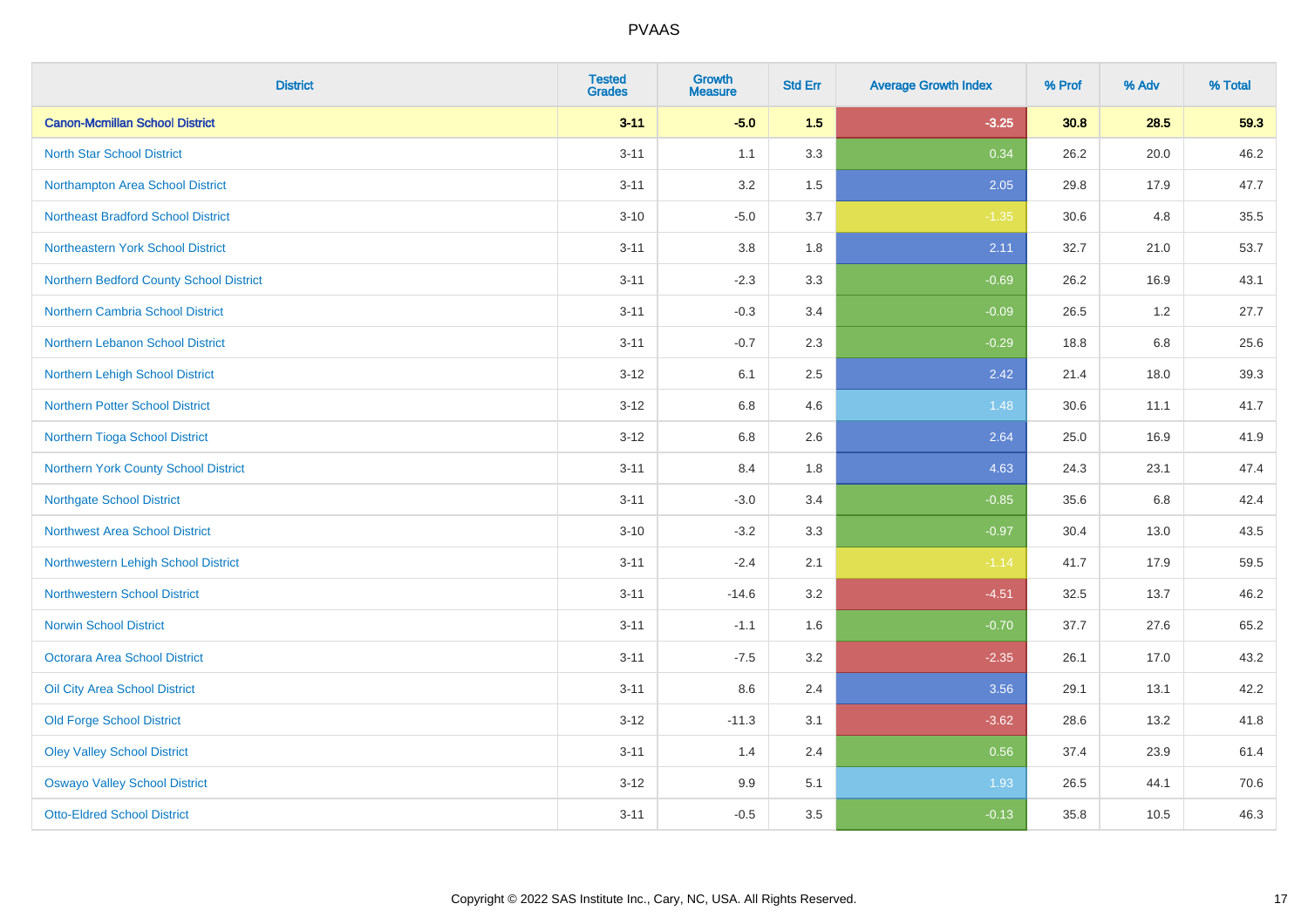| <b>District</b>                               | <b>Tested</b><br><b>Grades</b> | <b>Growth</b><br><b>Measure</b> | <b>Std Err</b> | <b>Average Growth Index</b> | % Prof | % Adv   | % Total |
|-----------------------------------------------|--------------------------------|---------------------------------|----------------|-----------------------------|--------|---------|---------|
| <b>Canon-Mcmillan School District</b>         | $3 - 11$                       | $-5.0$                          | 1.5            | $-3.25$                     | 30.8   | 28.5    | 59.3    |
| <b>Owen J Roberts School District</b>         | $3 - 11$                       | $-3.5$                          | 1.5            | $-2.27$                     | 36.8   | 24.4    | 61.2    |
| <b>Oxford Area School District</b>            | $3 - 11$                       | $-3.1$                          | 1.8            | $-1.77$                     | 27.5   | 14.5    | 42.0    |
| <b>Palisades School District</b>              | $3 - 11$                       | 7.7                             | 2.9            | 2.66                        | 27.8   | 20.3    | 48.1    |
| <b>Palmerton Area School District</b>         | $3 - 11$                       | $-0.9$                          | 2.7            | $-0.34$                     | 34.3   | 14.3    | 48.6    |
| Palmyra Area School District                  | $3 - 11$                       | 16.2                            | 1.8            | 9.02                        | 38.8   | 34.0    | 72.8    |
| <b>Panther Valley School District</b>         | $3 - 12$                       | $-13.3$                         | 3.2            | $-4.10$                     | 31.5   | 4.1     | 35.6    |
| <b>Parkland School District</b>               | $3 - 11$                       | $-3.7$                          | 1.2            | $-3.17$                     | 31.4   | 30.6    | 62.0    |
| Pen Argyl Area School District                | $3 - 12$                       | 12.8                            | 2.5            | 5.10                        | 28.5   | 23.8    | 52.3    |
| Penn Cambria School District                  | $3 - 11$                       | $-4.5$                          | 2.4            | $-1.86$                     | 27.3   | 15.8    | 43.2    |
| <b>Penn Hills School District</b>             | $3 - 11$                       | 0.0                             | 2.4            | 0.02                        | 18.4   | 7.1     | 25.6    |
| <b>Penn Manor School District</b>             | $3 - 11$                       | 7.1                             | 1.5            | 4.82                        | 26.7   | 20.5    | 47.2    |
| <b>Penncrest School District</b>              | $3 - 11$                       | 6.0                             | 1.9            | 3.24                        | 31.1   | 16.9    | 48.0    |
| <b>Penn-Delco School District</b>             | $3 - 11$                       | 1.3                             | 1.8            | 0.75                        | 26.5   | 12.6    | 39.1    |
| <b>Pennridge School District</b>              | $3 - 10$                       | 7.4                             | 1.5            | 5.10                        | 32.0   | 27.6    | 59.6    |
| <b>Penns Manor Area School District</b>       | $3 - 12$                       | $-1.9$                          | $3.5\,$        | $-0.55$                     | 24.2   | $3.8\,$ | 28.0    |
| Penns Valley Area School District             | $3 - 12$                       | 14.1                            | 2.6            | 5.33                        | 29.6   | 23.3    | 52.9    |
| <b>Pennsbury School District</b>              | $3 - 11$                       | 5.6                             | 1.3            | 4.38                        | 37.7   | 27.7    | 65.4    |
| Pennsylvania Cyber Charter School             | $3 - 11$                       | 0.6                             | 1.5            | 0.37                        | 20.8   | 8.1     | 28.9    |
| Pennsylvania Distance Learning Charter School | $3 - 12$                       | 6.8                             | 3.4            | 1.99                        | 19.8   | 6.2     | 25.9    |
| Pennsylvania Leadership Charter School        | $3 - 11$                       | 8.0                             | 1.9            | 4.22                        | 33.1   | 27.8    | 60.9    |
| Pennsylvania Virtual Charter School           | $3 - 11$                       | 4.4                             | 3.4            | 1.31                        | 29.8   | 21.2    | 51.0    |
| <b>Penn-Trafford School District</b>          | $3 - 11$                       | 2.9                             | 1.8            | 1.68                        | 46.3   | 26.2    | 72.5    |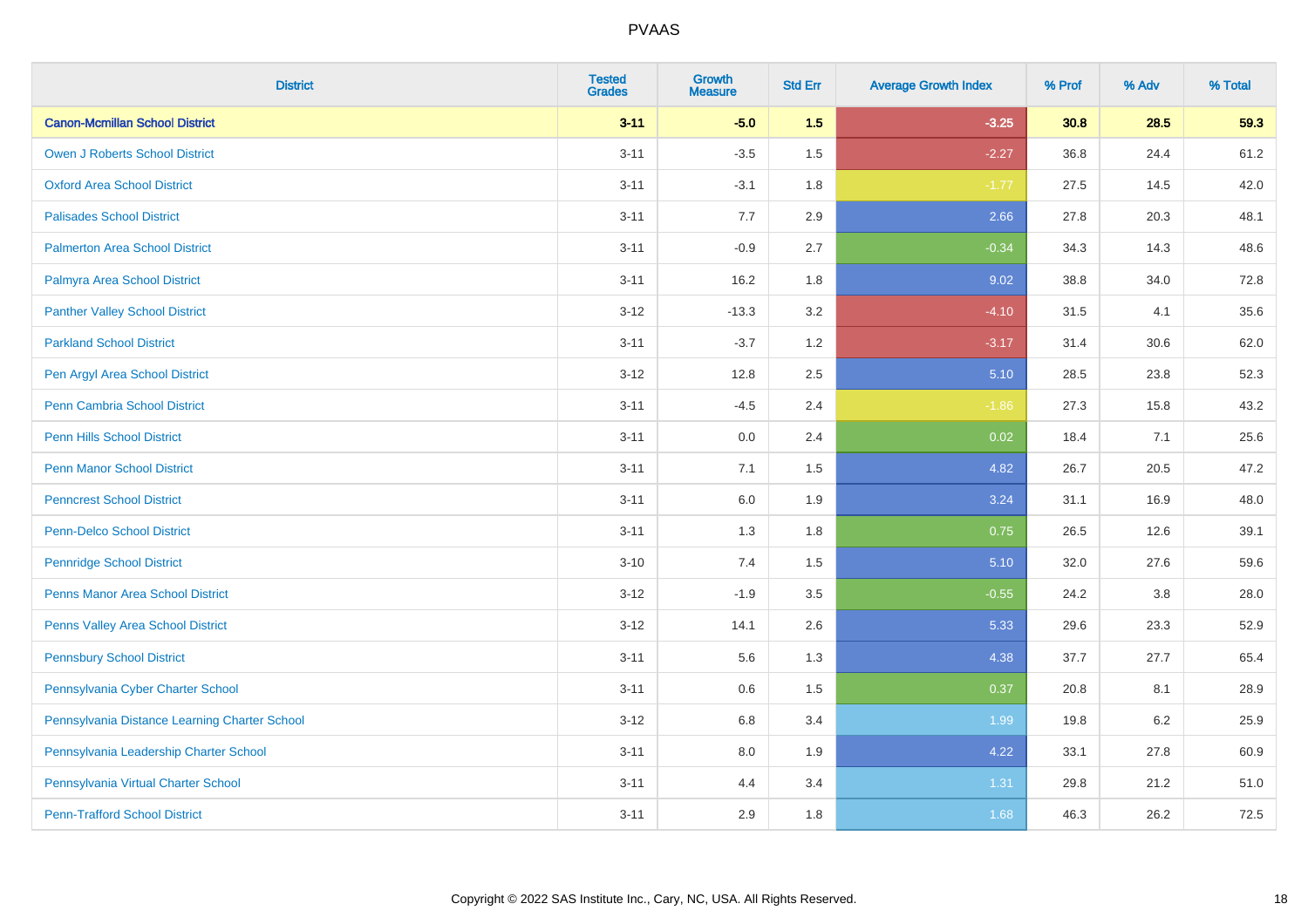| <b>District</b>                                    | <b>Tested</b><br><b>Grades</b> | <b>Growth</b><br><b>Measure</b> | <b>Std Err</b> | <b>Average Growth Index</b> | % Prof | % Adv | % Total |
|----------------------------------------------------|--------------------------------|---------------------------------|----------------|-----------------------------|--------|-------|---------|
| <b>Canon-Mcmillan School District</b>              | $3 - 11$                       | $-5.0$                          | 1.5            | $-3.25$                     | 30.8   | 28.5  | 59.3    |
| People For People Charter School                   | $3 - 12$                       | 6.4                             | 5.6            | $1.15$                      | 2.4    | 0.0   | 2.4     |
| <b>Pequea Valley School District</b>               | $3 - 11$                       | 18.0                            | 3.1            | 5.74                        | 29.2   | 37.5  | 66.7    |
| <b>Perkiomen Valley School District</b>            | $3 - 11$                       | 2.7                             | 1.5            | 1.83                        | 35.0   | 25.3  | 60.3    |
| Perseus House Charter School Of Excellence         | $6 - 11$                       | $-6.4$                          | 2.6            | $-2.50$                     | 0.9    | 0.0   | 0.9     |
| <b>Peters Township School District</b>             | $3 - 11$                       | 14.1                            | 1.7            | 8.16                        | 35.2   | 41.6  | 76.8    |
| Philadelphia Academy Charter School                | $3 - 11$                       | $-14.7$                         | 2.7            | $-5.42$                     | 21.6   | 3.9   | 25.5    |
| Philadelphia City School District                  | $3 - 12$                       | $-7.8$                          | 0.6            | $-13.43$                    | 16.4   | 6.5   | 22.9    |
| Philadelphia Electrical & Tech Charter High School | $10 - 10$                      | 1.2                             | 2.6            | 0.45                        | 0.9    | 0.0   | 0.9     |
| Philipsburg-Osceola Area School District           | $3 - 11$                       | 4.1                             | 3.0            | 1.37                        | 22.5   | 16.2  | 38.8    |
| <b>Phoenixville Area School District</b>           | $3 - 11$                       | 7.3                             | 1.8            | 3.96                        | 32.3   | 27.6  | 59.8    |
| <b>Pine Grove Area School District</b>             | $3 - 11$                       | $-1.1$                          | 3.0            | $-0.36$                     | 29.5   | 14.3  | 43.8    |
| <b>Pine-Richland School District</b>               | $3 - 11$                       | 9.3                             | 1.7            | 5.56                        | 42.3   | 35.8  | 78.1    |
| <b>Pittsburgh School District</b>                  | $3 - 11$                       | $-13.0$                         | 1.1            | $-12.25$                    | 16.1   | 6.5   | 22.6    |
| <b>Pittston Area School District</b>               | $3 - 11$                       | $-8.2$                          | 2.2            | $-3.75$                     | 26.7   | 14.8  | 41.5    |
| <b>Pleasant Valley School District</b>             | $3 - 11$                       | $-3.3$                          | 1.8            | $-1.80$                     | 28.5   | 10.4  | 39.0    |
| <b>Plum Borough School District</b>                | $3 - 11$                       | $-9.4$                          | 2.4            | $-3.98$                     | 32.9   | 27.4  | 60.4    |
| Pocono Mountain School District                    | $3 - 12$                       | $-4.3$                          | 1.8            | $-2.43$                     | 35.5   | 17.1  | 52.6    |
| <b>Port Allegany School District</b>               | $3 - 11$                       | 6.5                             | 3.7            | 1.74                        | 26.4   | 11.3  | 37.7    |
| <b>Portage Area School District</b>                | $3 - 10$                       | $-0.5$                          | 3.3            | $-0.14$                     | 27.0   | 20.6  | 47.6    |
| <b>Pottsgrove School District</b>                  | $3 - 11$                       | $-5.5$                          | 2.0            | $-2.78$                     | 28.6   | 10.3  | 38.8    |
| <b>Pottstown School District</b>                   | $3 - 12$                       | 2.0                             | 2.2            | 0.88                        | 19.4   | 6.2   | 25.6    |
| <b>Pottsville Area School District</b>             | $3 - 12$                       | $-4.9$                          | 2.1            | $-2.36$                     | 21.8   | 7.9   | 29.6    |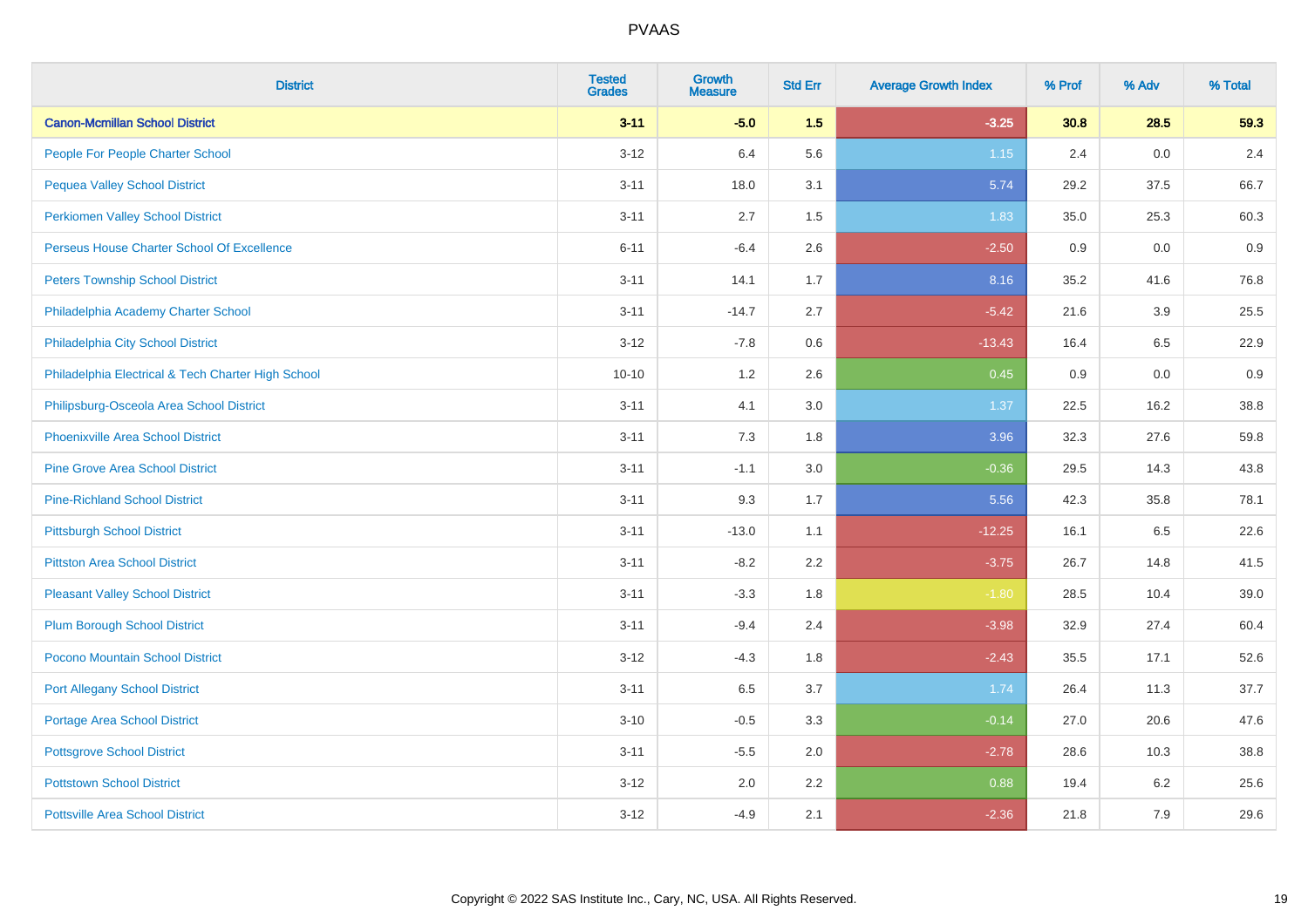| <b>District</b>                                                       | <b>Tested</b><br><b>Grades</b> | <b>Growth</b><br><b>Measure</b> | <b>Std Err</b> | <b>Average Growth Index</b> | % Prof | % Adv   | % Total |
|-----------------------------------------------------------------------|--------------------------------|---------------------------------|----------------|-----------------------------|--------|---------|---------|
| <b>Canon-Mcmillan School District</b>                                 | $3 - 11$                       | $-5.0$                          | 1.5            | $-3.25$                     | 30.8   | 28.5    | 59.3    |
| Preparatory Charter School Of Mathematics, Science, Tech, And Careers | $9 - 10$                       | $-5.1$                          | 2.5            | $-2.03$                     | 6.3    | 1.4     | 7.7     |
| Propel Charter School - Braddock Hills                                | $3 - 11$                       | $-2.1$                          | 3.3            | $-0.63$                     | 4.8    | 3.2     | 8.1     |
| <b>Propel Charter School-Homestead</b>                                | $3 - 11$                       | $-5.0$                          | 3.9            | $-1.27$                     | 7.3    | $0.0\,$ | 7.3     |
| <b>Propel Charter School-Montour</b>                                  | $3 - 10$                       | $-3.4$                          | 3.6            | $-0.93$                     | 7.7    | 0.0     | 7.7     |
| <b>Punxsutawney Area School District</b>                              | $3 - 11$                       | 15.8                            | 2.7            | 5.83                        | 18.6   | 29.0    | 47.6    |
| <b>Purchase Line School District</b>                                  | $3 - 12$                       | 4.3                             | 3.3            | 1.30                        | 32.3   | 9.0     | 41.4    |
| <b>Quaker Valley School District</b>                                  | $3 - 11$                       | 12.2                            | 2.5            | 4.90                        | 39.5   | 26.4    | 65.9    |
| <b>Quakertown Community School District</b>                           | $3 - 12$                       | $-4.3$                          | 1.5            | $-2.79$                     | 33.8   | 20.1    | 53.8    |
| <b>Radnor Township School District</b>                                | $3 - 12$                       | 7.5                             | 1.9            | 4.03                        | 33.0   | 38.3    | 71.3    |
| <b>Reach Cyber Charter School</b>                                     | $3 - 11$                       | 1.4                             | 3.6            | 0.40                        | 32.9   | 15.2    | 48.1    |
| <b>Reading School District</b>                                        | $3 - 11$                       | 4.3                             | 1.2            | 3.71                        | 16.8   | 6.0     | 22.8    |
| Red Lion Area School District                                         | $3 - 11$                       | 4.5                             | 1.9            | 2.31                        | 32.3   | 21.5    | 53.8    |
| <b>Redbank Valley School District</b>                                 | $3 - 11$                       | $-7.5$                          | 3.1            | $-2.41$                     | 12.4   | 10.6    | 23.1    |
| Renaissance Academy Charter School                                    | $3 - 11$                       | $-5.6$                          | 3.1            | $-1.79$                     | 28.4   | 18.5    | 46.9    |
| <b>Reynolds School District</b>                                       | $3 - 10$                       | $-3.0$                          | 3.5            | $-0.87$                     | 27.3   | 9.1     | 36.4    |
| <b>Richland School District</b>                                       | $3 - 11$                       | $-6.9$                          | 2.6            | $-2.63$                     | 40.1   | 20.9    | 61.0    |
| <b>Ridgway Area School District</b>                                   | $3 - 11$                       | $-6.1$                          | 4.0            | $-1.53$                     | 42.2   | 15.6    | 57.8    |
| <b>Ridley School District</b>                                         | $3 - 12$                       | 0.3                             | 1.6            | 0.21                        | 32.0   | 10.7    | 42.6    |
| <b>Ringgold School District</b>                                       | $3 - 11$                       | 2.9                             | 2.2            | 1.32                        | 23.8   | 13.3    | 37.1    |
| <b>Riverside Beaver County School District</b>                        | $3 - 11$                       | $-5.5$                          | 2.7            | $-2.03$                     | 35.8   | 23.2    | 59.0    |
| <b>Riverside School District</b>                                      | $3 - 11$                       | $-6.2$                          | 2.7            | $-2.33$                     | 20.8   | 17.0    | 37.7    |
| <b>Riverview School District</b>                                      | $3 - 11$                       | $-13.0$                         | 4.0            | $-3.29$                     | 43.1   | 7.8     | 51.0    |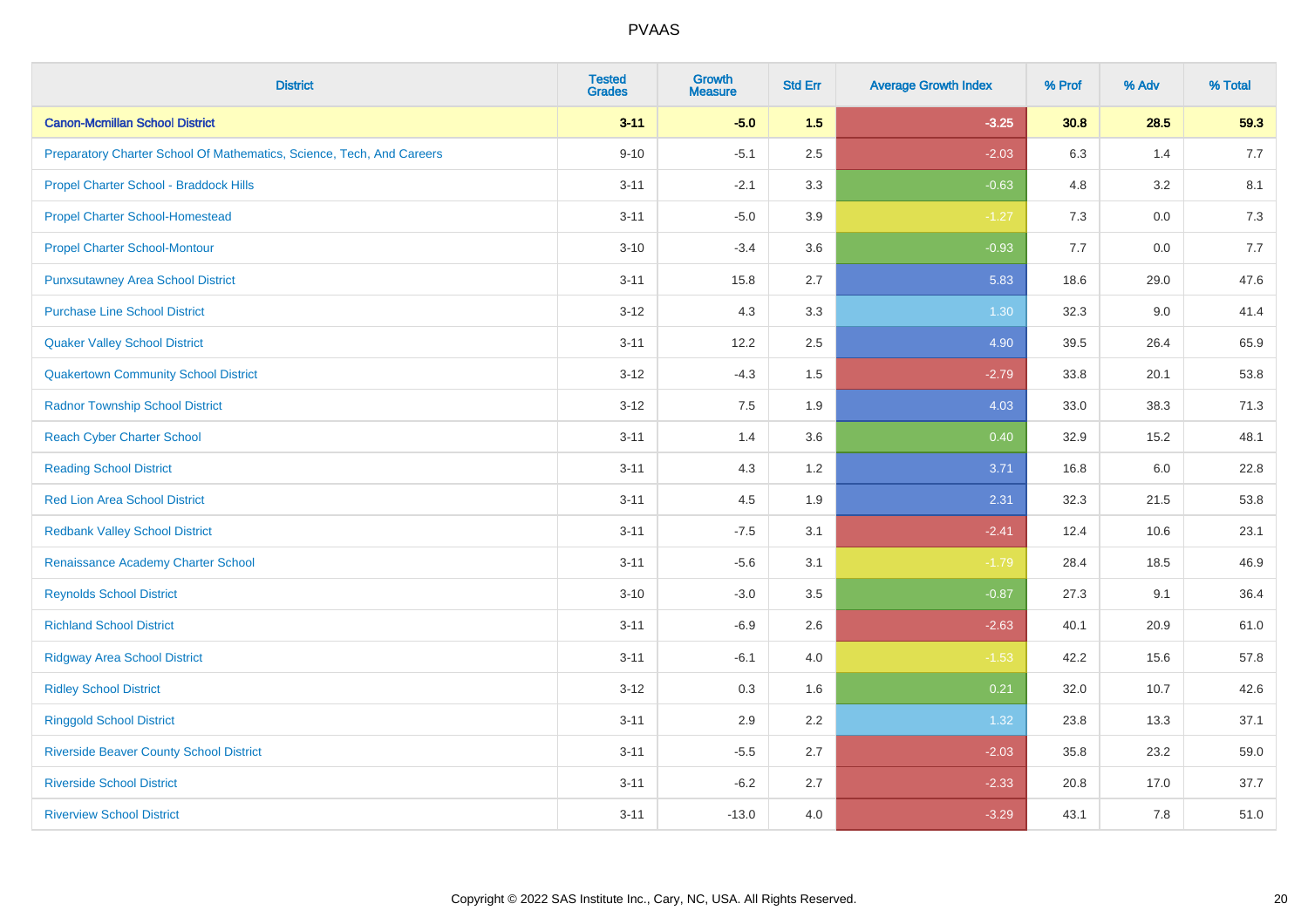| <b>District</b>                               | <b>Tested</b><br><b>Grades</b> | <b>Growth</b><br><b>Measure</b> | <b>Std Err</b> | <b>Average Growth Index</b> | % Prof | % Adv | % Total |
|-----------------------------------------------|--------------------------------|---------------------------------|----------------|-----------------------------|--------|-------|---------|
| <b>Canon-Mcmillan School District</b>         | $3 - 11$                       | $-5.0$                          | 1.5            | $-3.25$                     | 30.8   | 28.5  | 59.3    |
| <b>Roberto Clemente Charter School</b>        | $3 - 12$                       | $-3.3$                          | 4.1            | $-0.79$                     | 22.7   | 4.6   | 27.3    |
| <b>Rochester Area School District</b>         | $3 - 11$                       | $-5.7$                          | 3.9            | $-1.45$                     | 14.9   | 2.1   | 17.0    |
| Rose Tree Media School District               | $3 - 10$                       | $-2.8$                          | 2.1            | $-1.33$                     | 35.2   | 29.6  | 64.8    |
| Saint Marys Area School District              | $3 - 11$                       | 6.0                             | 2.2            | 2.69                        | 35.4   | 18.3  | 53.7    |
| <b>Salisbury Township School District</b>     | $3 - 11$                       | 5.8                             | 3.6            | 1.62                        | 24.4   | 12.6  | 37.0    |
| Salisbury-Elk Lick School District            | $3 - 11$                       | $-8.4$                          | 5.8            | $-1.45$                     | 33.3   | 5.6   | 38.9    |
| <b>Saucon Valley School District</b>          | $3 - 11$                       | 18.9                            | 2.2            | 8.48                        | 26.0   | 39.6  | 65.6    |
| <b>Sayre Area School District</b>             | $3 - 11$                       | 5.8                             | 3.2            | 1.81                        | 30.3   | 21.0  | 51.3    |
| <b>School Lane Charter School</b>             | $3 - 11$                       | 2.6                             | 3.6            | 0.72                        | 23.1   | 18.7  | 41.8    |
| Schuylkill Haven Area School District         | $3 - 11$                       | $-5.3$                          | 2.7            | $-1.96$                     | 22.2   | 11.6  | 33.8    |
| <b>Schuylkill Valley School District</b>      | $3 - 11$                       | $-1.0$                          | 2.2            | $-0.47$                     | 29.8   | 20.2  | 50.0    |
| <b>Scranton School District</b>               | $3 - 12$                       | $-10.1$                         | 2.5            | $-4.04$                     | 20.0   | 7.7   | 27.7    |
| Selinsgrove Area School District              | $3 - 12$                       | $-5.7$                          | 2.1            | $-2.74$                     | 25.4   | 13.9  | 39.2    |
| <b>Seneca Valley School District</b>          | $3 - 11$                       | $0.8\,$                         | 1.4            | 0.54                        | 40.6   | 25.2  | 65.8    |
| <b>Shade-Central City School District</b>     | $3 - 11$                       | $-14.6$                         | 4.0            | $-3.68$                     | 9.6    | 0.0   | 9.6     |
| <b>Shaler Area School District</b>            | $3 - 11$                       | $-2.1$                          | 1.8            | $-1.18$                     | 32.0   | 13.0  | 45.0    |
| <b>Shamokin Area School District</b>          | $3 - 11$                       | $-2.6$                          | 2.5            | $-1.06$                     | 19.6   | 9.8   | 29.3    |
| <b>Shanksville-Stonycreek School District</b> | $3 - 10$                       | $-8.6$                          | 5.5            | $-1.55$                     | 17.6   | 23.5  | 41.2    |
| <b>Sharon City School District</b>            | $3 - 11$                       | $-6.5$                          | 2.3            | $-2.79$                     | 13.1   | 5.0   | 18.1    |
| <b>Sharpsville Area School District</b>       | $3 - 11$                       | 3.8                             | 3.7            | 1.04                        | 41.1   | 23.2  | 64.3    |
| <b>Shenandoah Valley School District</b>      | $3 - 11$                       | $-4.5$                          | 3.5            | $-1.29$                     | 14.3   | 0.0   | 14.3    |
| Shenango Area School District                 | $3 - 11$                       | 1.7                             | 3.2            | 0.52                        | 41.4   | 13.8  | 55.3    |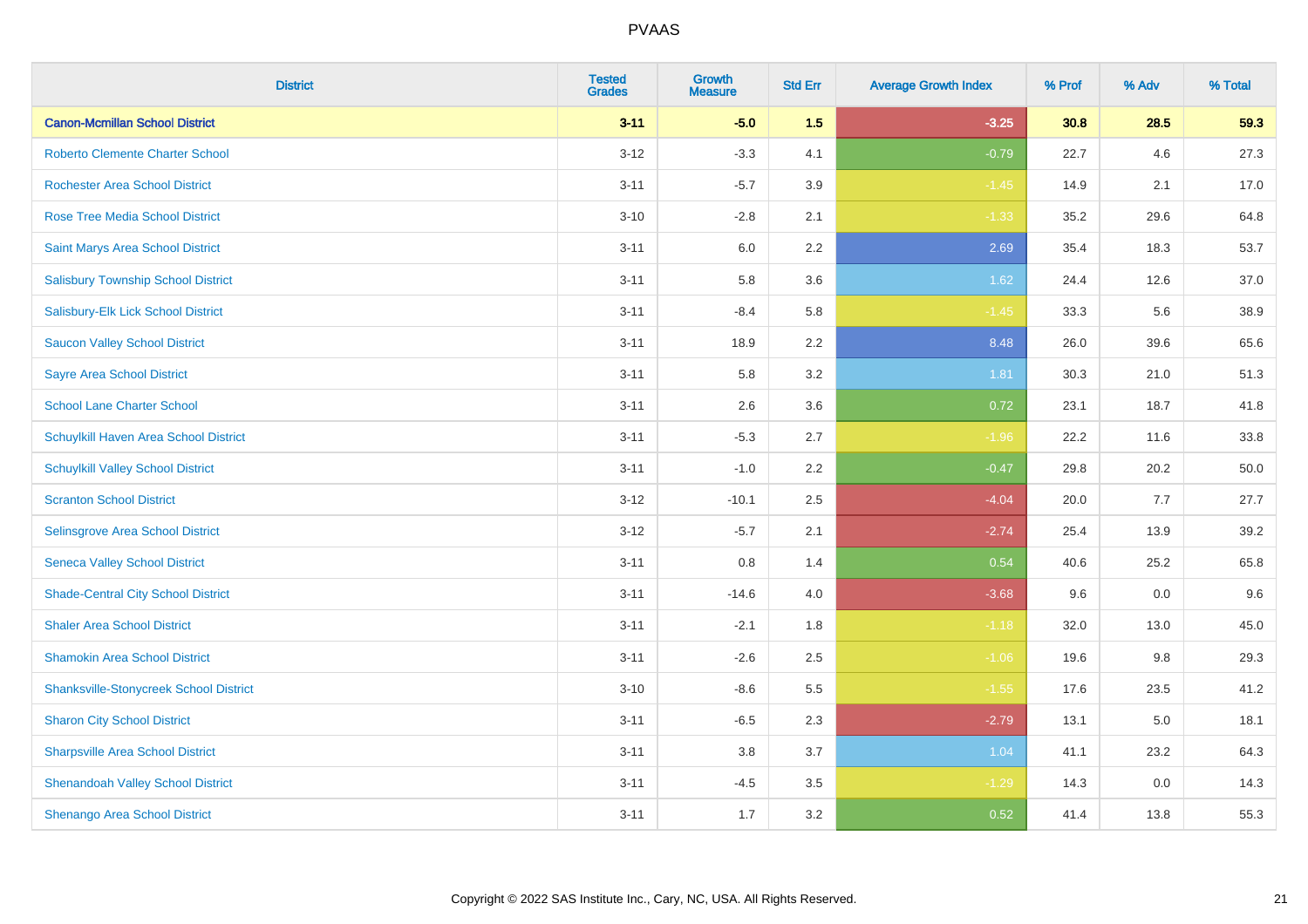| <b>District</b>                            | <b>Tested</b><br><b>Grades</b> | <b>Growth</b><br><b>Measure</b> | <b>Std Err</b> | <b>Average Growth Index</b> | % Prof | % Adv | % Total |
|--------------------------------------------|--------------------------------|---------------------------------|----------------|-----------------------------|--------|-------|---------|
| <b>Canon-Mcmillan School District</b>      | $3 - 11$                       | $-5.0$                          | 1.5            | $-3.25$                     | 30.8   | 28.5  | 59.3    |
| <b>Shikellamy School District</b>          | $3 - 10$                       | $-8.3$                          | 2.4            | $-3.42$                     | 20.8   | 18.5  | 39.2    |
| <b>Shippensburg Area School District</b>   | $3 - 11$                       | 0.5                             | 1.8            | 0.26                        | 23.5   | 22.8  | 46.3    |
| <b>Slippery Rock Area School District</b>  | $3 - 11$                       | $-3.8$                          | 2.5            | $-1.56$                     | 30.8   | 21.9  | 52.7    |
| <b>Smethport Area School District</b>      | $3 - 12$                       | 5.8                             | 3.8            | 1.52                        | 24.6   | 20.0  | 44.6    |
| <b>Solanco School District</b>             | $3 - 11$                       | 2.2                             | 1.8            | 1.18                        | 27.2   | 15.0  | 42.3    |
| <b>Somerset Area School District</b>       | $3 - 11$                       | $-7.6$                          | 2.4            | $-3.17$                     | 21.0   | 14.5  | 35.5    |
| <b>Souderton Area School District</b>      | $3 - 11$                       | 18.5                            | 1.4            | 12.86                       | 39.2   | 31.2  | 70.4    |
| South Allegheny School District            | $3 - 11$                       | $-0.9$                          | 3.1            | $-0.30$                     | 23.8   | 2.5   | 26.2    |
| South Butler County School District        | $3 - 10$                       | 6.3                             | 2.2            | 2.80                        | 37.8   | 19.2  | 57.0    |
| <b>South Eastern School District</b>       | $3 - 11$                       | $-1.0$                          | 1.8            | $-0.55$                     | 36.4   | 17.1  | 53.5    |
| South Fayette Township School District     | $3 - 11$                       | 6.0                             | 1.8            | 3.33                        | 32.2   | 38.3  | 70.5    |
| South Middleton School District            | $3 - 11$                       | 4.4                             | 2.2            | 1.95                        | 31.1   | 16.4  | 47.5    |
| <b>South Park School District</b>          | $3 - 11$                       | $-8.8$                          | 2.5            | $-3.46$                     | 28.1   | 17.0  | 45.2    |
| South Side Area School District            | $3 - 11$                       | $-0.6$                          | 3.1            | $-0.19$                     | 24.0   | 28.0  | 52.0    |
| <b>South Western School District</b>       | $3 - 12$                       | 2.5                             | 1.7            | 1.48                        | 36.2   | 19.7  | 55.9    |
| South Williamsport Area School District    | $3 - 10$                       | 0.9                             | 3.1            | 0.31                        | 38.4   | 11.6  | 50.0    |
| <b>Southeast Delco School District</b>     | $3 - 10$                       | 3.9                             | 3.5            | 1.12                        | 18.6   | 3.4   | 22.0    |
| <b>Southeastern Greene School District</b> | $3 - 10$                       | $-2.3$                          | 4.4            | $-0.53$                     | 29.0   | 9.7   | 38.7    |
| Southern Columbia Area School District     | $3 - 11$                       | $-8.5$                          | 3.0            | $-2.83$                     | 30.5   | 12.8  | 43.3    |
| <b>Southern Fulton School District</b>     | $3 - 11$                       | $-5.1$                          | 4.0            | $-1.29$                     | 21.7   | 13.0  | 34.8    |
| Southern Huntingdon County School District | $3 - 11$                       | $-5.9$                          | 3.4            | $-1.76$                     | 32.8   | 4.9   | 37.7    |
| <b>Southern Lehigh School District</b>     | $3 - 11$                       | $-4.1$                          | 2.1            | $-1.94$                     | 39.3   | 28.0  | 67.2    |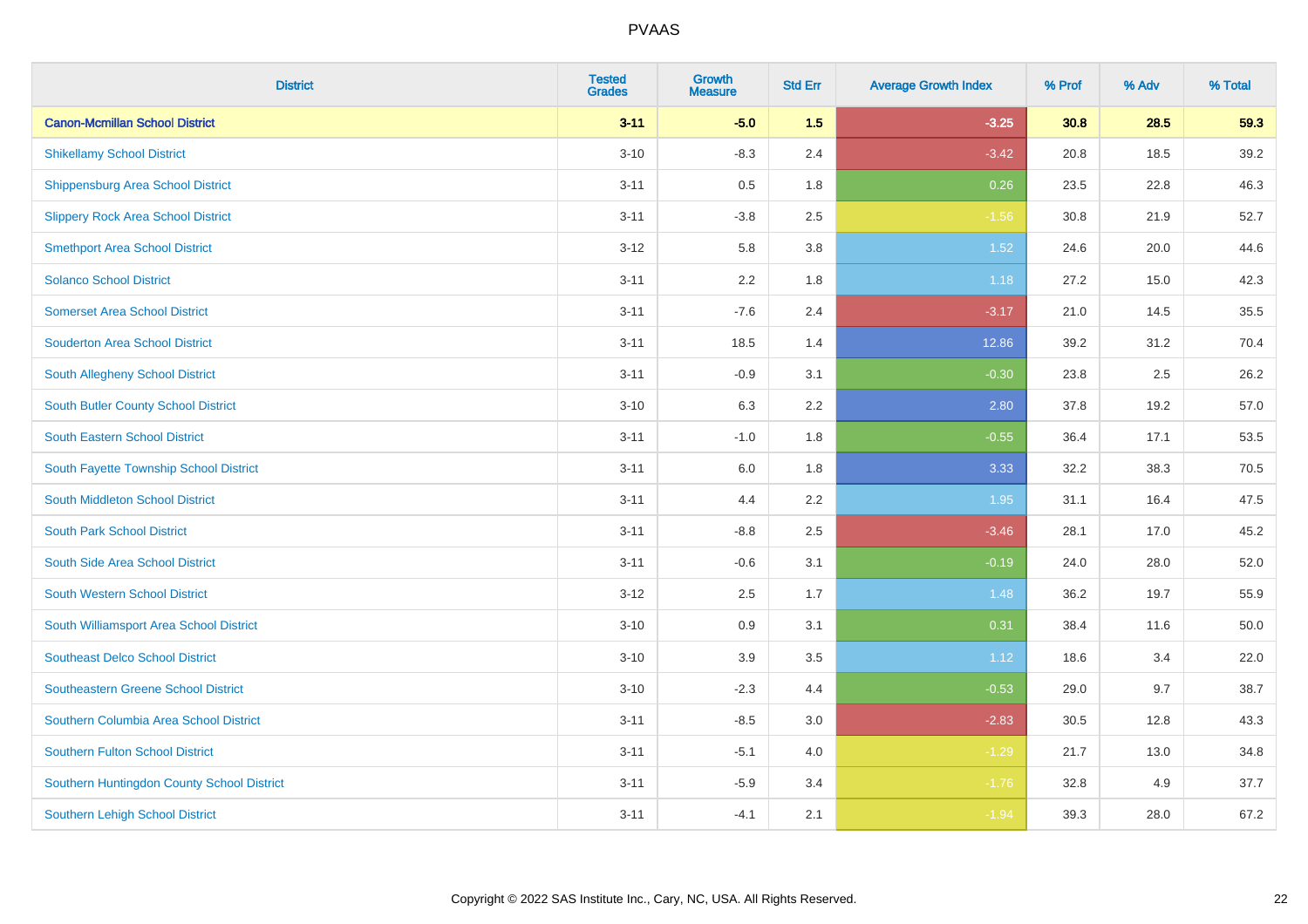| <b>District</b>                              | <b>Tested</b><br><b>Grades</b> | <b>Growth</b><br><b>Measure</b> | <b>Std Err</b> | <b>Average Growth Index</b> | % Prof | % Adv | % Total |
|----------------------------------------------|--------------------------------|---------------------------------|----------------|-----------------------------|--------|-------|---------|
| <b>Canon-Mcmillan School District</b>        | $3 - 11$                       | $-5.0$                          | 1.5            | $-3.25$                     | 30.8   | 28.5  | 59.3    |
| Southern Tioga School District               | $3 - 11$                       | $-0.1$                          | 2.8            | $-0.03$                     | 26.3   | 10.3  | 36.6    |
| <b>Southern York County School District</b>  | $3 - 11$                       | 15.5                            | 1.8            | 8.48                        | 37.6   | 29.2  | 66.8    |
| <b>Southmoreland School District</b>         | $3 - 11$                       | $-12.5$                         | 3.1            | $-4.04$                     | 33.3   | 15.5  | 48.8    |
| <b>Spring Cove School District</b>           | $3 - 11$                       | 9.1                             | 2.4            | 3.77                        | 31.8   | 25.4  | 57.1    |
| <b>Spring Grove Area School District</b>     | $3 - 11$                       | 3.9                             | 2.0            | 1.90                        | 30.0   | 23.0  | 53.0    |
| <b>Springfield School District</b>           | $3 - 11$                       | 1.2                             | 1.7            | 0.69                        | 31.8   | 25.2  | 56.9    |
| <b>Springfield Township School District</b>  | $3 - 11$                       | $-3.9$                          | 3.1            | $-1.27$                     | 37.2   | 30.8  | 68.1    |
| <b>Spring-Ford Area School District</b>      | $3 - 11$                       | 16.6                            | 1.2            | 14.02                       | 30.4   | 45.3  | 75.7    |
| <b>State College Area School District</b>    | $3 - 11$                       | 24.5                            | 1.3            | 18.59                       | 31.9   | 46.9  | 78.8    |
| <b>Steel Valley School District</b>          | $3 - 11$                       | 11.1                            | 3.3            | 3.33                        | 34.8   | 10.1  | 44.9    |
| <b>Steelton-Highspire School District</b>    | $3 - 11$                       | $-5.3$                          | 3.2            | $-1.65$                     | 13.9   | 0.0   | 13.9    |
| <b>Sto-Rox School District</b>               | $3 - 10$                       | $-7.0$                          | 3.5            | $-1.99$                     | 3.2    | 0.0   | 3.2     |
| <b>Stroudsburg Area School District</b>      | $3 - 11$                       | $7.5\,$                         | 1.6            | 4.70                        | 30.4   | 18.3  | 48.7    |
| <b>Sugar Valley Rural Charter School</b>     | $3 - 11$                       | $-3.6$                          | 3.7            | $-0.98$                     | 10.3   | 0.0   | 10.3    |
| <b>Sullivan County School District</b>       | $3 - 10$                       | 2.5                             | 4.3            | 0.58                        | 43.6   | 7.7   | 51.3    |
| <b>Susq-Cyber Charter School</b>             | $9 - 11$                       | $-3.2$                          | 5.8            | $-0.54$                     | 23.8   | 4.8   | 28.6    |
| <b>Susquehanna Community School District</b> | $3 - 11$                       | $-4.5$                          | 3.8            | $-1.19$                     | 31.9   | 8.8   | 40.7    |
| Susquehanna Township School District         | $3 - 12$                       | 3.9                             | 2.7            | $1.45$                      | 19.0   | 13.1  | 32.0    |
| <b>Susquenita School District</b>            | $3 - 11$                       | $-5.9$                          | 2.6            | $-2.28$                     | 30.6   | 13.9  | 44.4    |
| <b>Tacony Academy Charter School</b>         | $3 - 11$                       | $-12.9$                         | 3.3            | $-3.90$                     | 8.6    | 1.4   | 10.0    |
| <b>Tamaqua Area School District</b>          | $3 - 12$                       | 6.5                             | 2.4            | 2.72                        | 34.3   | 17.5  | 51.8    |
| <b>Tech Freire Charter School</b>            | $9 - 11$                       | 0.7                             | 2.5            | 0.27                        | 3.6    | 0.0   | 3.6     |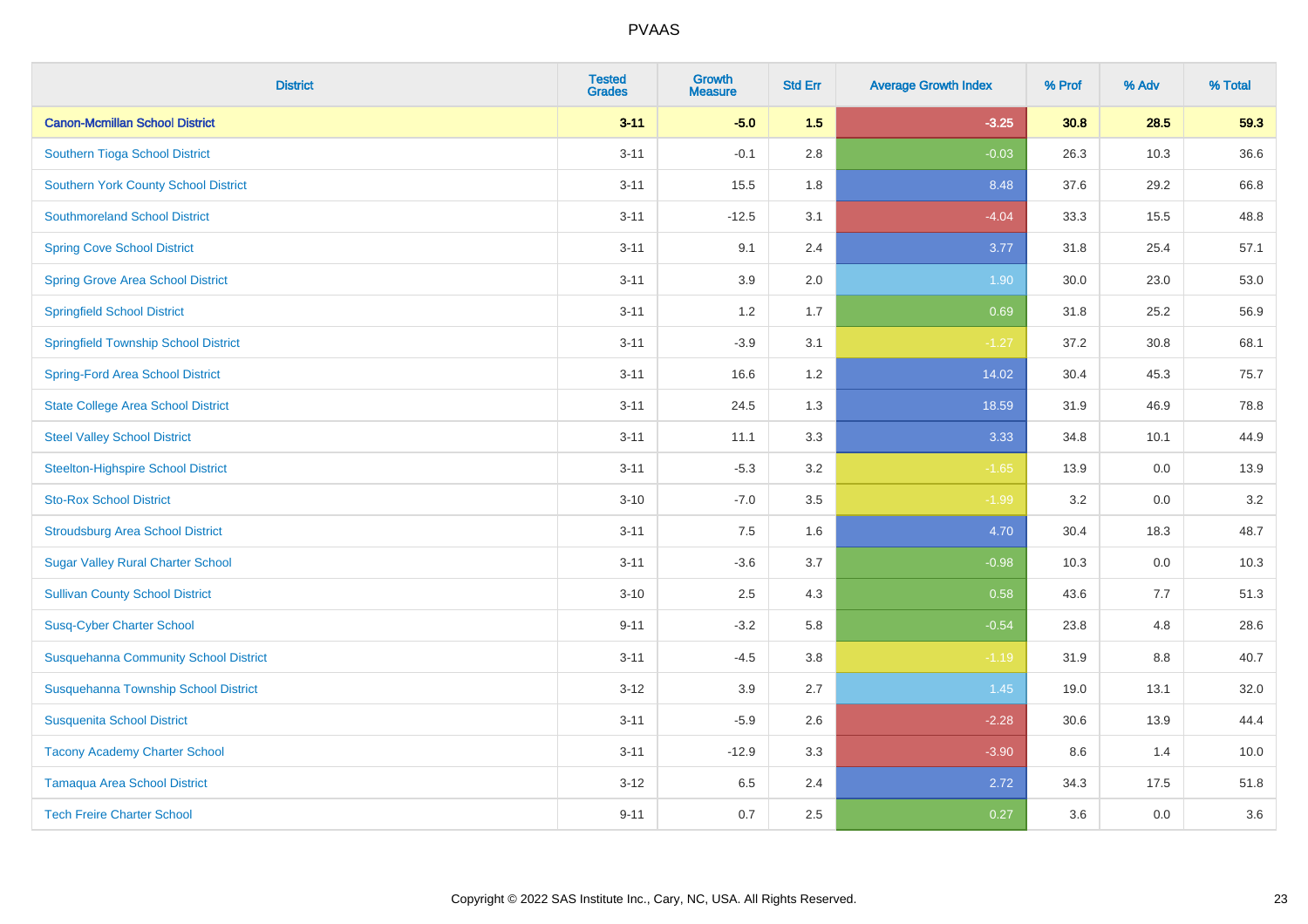| <b>District</b>                               | <b>Tested</b><br><b>Grades</b> | <b>Growth</b><br><b>Measure</b> | <b>Std Err</b> | <b>Average Growth Index</b> | % Prof | % Adv   | % Total |
|-----------------------------------------------|--------------------------------|---------------------------------|----------------|-----------------------------|--------|---------|---------|
| <b>Canon-Mcmillan School District</b>         | $3 - 11$                       | $-5.0$                          | 1.5            | $-3.25$                     | 30.8   | 28.5    | 59.3    |
| <b>Tidioute Community Charter School</b>      | $3 - 11$                       | $0.8\,$                         | 4.4            | 0.19                        | 18.1   | 6.9     | 25.0    |
| <b>Titusville Area School District</b>        | $3 - 11$                       | $-5.0$                          | 2.5            | $-1.98$                     | 26.5   | 6.8     | 33.3    |
| <b>Towanda Area School District</b>           | $3 - 11$                       | $-4.0$                          | 2.6            | $-1.52$                     | 24.8   | $9.9\,$ | 34.8    |
| <b>Tredyffrin-Easttown School District</b>    | $3 - 10$                       | 8.7                             | 2.4            | 3.57                        | 35.2   | 35.8    | 71.0    |
| <b>Trinity Area School District</b>           | $3 - 11$                       | $-8.7$                          | 1.8            | $-4.87$                     | 20.9   | 9.8     | 30.8    |
| <b>Tri-Valley School District</b>             | $3 - 10$                       | $-2.7$                          | 3.9            | $-0.69$                     | 31.0   | 9.5     | 40.5    |
| <b>Troy Area School District</b>              | $3 - 10$                       | $-4.7$                          | 3.2            | $-1.46$                     | 22.8   | 16.5    | 39.2    |
| <b>Tulpehocken Area School District</b>       | $3 - 12$                       | 1.0                             | 4.9            | 0.20                        | 11.5   | 23.1    | 34.6    |
| <b>Tunkhannock Area School District</b>       | $3 - 11$                       | 1.4                             | 2.0            | 0.71                        | 29.8   | 18.1    | 47.9    |
| <b>Turkeyfoot Valley Area School District</b> | $3 - 12$                       | $-15.4$                         | 5.8            | $-2.66$                     | 3.8    | 3.8     | 7.6     |
| <b>Tuscarora School District</b>              | $3 - 11$                       | 13.4                            | 2.2            | 6.20                        | 37.1   | 26.3    | 63.4    |
| <b>Tussey Mountain School District</b>        | $3 - 12$                       | $-13.0$                         | 3.3            | $-3.93$                     | 11.1   | $3.2\,$ | 14.3    |
| <b>Twin Valley School District</b>            | $3 - 12$                       | $-3.2$                          | 1.9            | $-1.68$                     | 38.8   | 19.8    | 58.6    |
| <b>Tyrone Area School District</b>            | $3 - 12$                       | 29.2                            | 2.3            | 12.86                       | 36.6   | 29.1    | 65.7    |
| <b>Union Area School District</b>             | $3 - 11$                       | $-6.5$                          | 3.8            | $-1.70$                     | 30.6   | 12.2    | 42.9    |
| <b>Union City Area School District</b>        | $3 - 12$                       | $-8.7$                          | 3.3            | $-2.59$                     | 29.7   | 10.9    | 40.6    |
| <b>Union School District</b>                  | $3 - 12$                       | 2.5                             | 3.7            | 0.69                        | 17.9   | 10.4    | 28.4    |
| <b>Uniontown Area School District</b>         | $3 - 11$                       | $-2.8$                          | 3.1            | $-0.91$                     | 31.7   | 7.3     | 39.0    |
| <b>Unionville-Chadds Ford School District</b> | $3 - 11$                       | 15.8                            | 1.7            | 9.12                        | 31.2   | 48.0    | 79.2    |
| <b>United School District</b>                 | $3 - 11$                       | 6.3                             | 3.3            | 1.89                        | 38.8   | 16.3    | 55.0    |
| <b>Universal Audenried Charter School</b>     | $9 - 11$                       | $-3.8$                          | 2.5            | $-1.53$                     | 3.0    | 0.5     | 3.5     |
| <b>Upper Adams School District</b>            | $3 - 11$                       | 0.9                             | 2.5            | 0.37                        | 33.0   | 17.0    | 50.0    |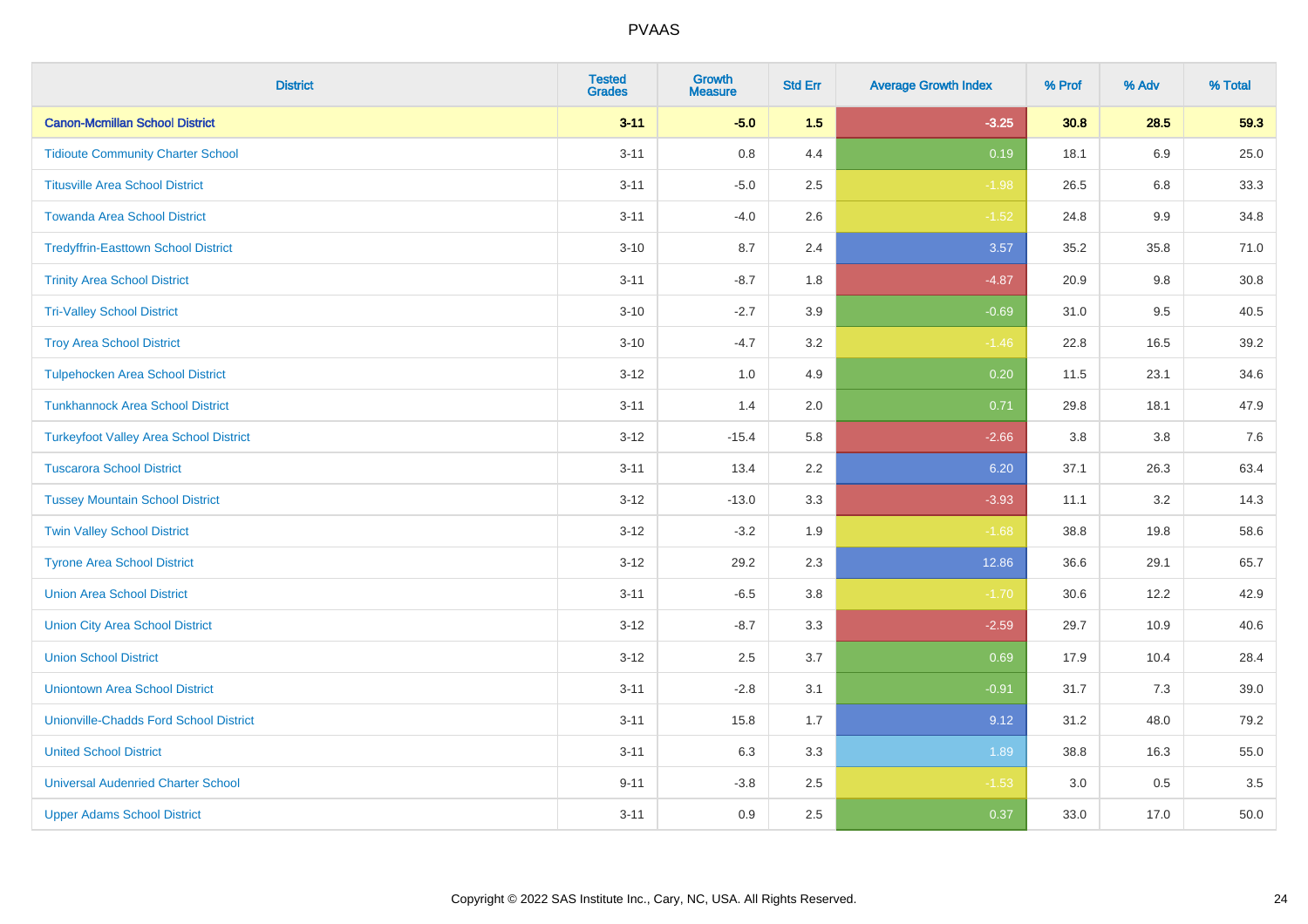| <b>District</b>                                | <b>Tested</b><br><b>Grades</b> | <b>Growth</b><br><b>Measure</b> | <b>Std Err</b> | <b>Average Growth Index</b> | % Prof | % Adv | % Total |
|------------------------------------------------|--------------------------------|---------------------------------|----------------|-----------------------------|--------|-------|---------|
| <b>Canon-Mcmillan School District</b>          | $3 - 11$                       | $-5.0$                          | 1.5            | $-3.25$                     | 30.8   | 28.5  | 59.3    |
| <b>Upper Darby School District</b>             | $3 - 12$                       | 11.2                            | 1.4            | 8.28                        | 23.8   | 11.8  | 35.6    |
| <b>Upper Dauphin Area School District</b>      | $3 - 11$                       | 16.5                            | 5.1            | 3.26                        | 37.5   | 26.8  | 64.3    |
| <b>Upper Dublin School District</b>            | $3 - 12$                       | 2.1                             | 1.8            | 1.19                        | 34.7   | 30.0  | 64.7    |
| <b>Upper Merion Area School District</b>       | $3 - 11$                       | 14.0                            | 2.0            | 7.15                        | 34.4   | 32.6  | 67.0    |
| <b>Upper Moreland Township School District</b> | $3 - 11$                       | 1.1                             | 2.0            | 0.56                        | 24.8   | 26.6  | 51.3    |
| <b>Upper Perkiomen School District</b>         | $3 - 11$                       | 5.7                             | 1.9            | 3.04                        | 25.4   | 19.9  | 45.4    |
| <b>Upper Saint Clair School District</b>       | $3 - 11$                       | 13.8                            | 1.8            | 7.86                        | 32.2   | 44.5  | 76.7    |
| Urban Pathways 6-12 Charter School             | $6 - 11$                       | $-4.1$                          | 5.7            | $-0.72$                     | 0.0    | 0.0   | $0.0\,$ |
| <b>Valley Grove School District</b>            | $3 - 10$                       | $-4.0$                          | 5.5            | $-0.72$                     | 68.4   | 15.8  | 84.2    |
| <b>Valley View School District</b>             | $3 - 11$                       | 9.3                             | 2.2            | 4.18                        | 26.6   | 23.1  | 49.7    |
| <b>Wallenpaupack Area School District</b>      | $3 - 11$                       | 8.8                             | 2.1            | 4.28                        | 28.5   | 18.9  | 47.4    |
| <b>Wallingford-Swarthmore School District</b>  | $3 - 10$                       | $5.0\,$                         | 2.2            | 2.25                        | 33.3   | 37.1  | 70.4    |
| <b>Warren County School District</b>           | $3 - 11$                       | $-0.1$                          | 1.6            | $-0.06$                     | 26.7   | 9.7   | 36.4    |
| <b>Warrior Run School District</b>             | $3 - 11$                       | 10.5                            | 2.7            | 3.86                        | 34.1   | 16.8  | 50.9    |
| <b>Warwick School District</b>                 | $3 - 11$                       | 21.7                            | 1.8            | 11.76                       | 27.7   | 36.3  | 64.0    |
| <b>Washington School District</b>              | $3 - 11$                       | $-15.9$                         | 2.9            | $-5.44$                     | 12.9   | 1.7   | 14.7    |
| <b>Wattsburg Area School District</b>          | $3 - 11$                       | 1.0                             | 2.7            | 0.36                        | 20.4   | 12.4  | 32.7    |
| <b>Wayne Highlands School District</b>         | $3 - 11$                       | 22.5                            | 2.5            | 9.16                        | 33.8   | 40.4  | 74.2    |
| <b>Waynesboro Area School District</b>         | $3 - 12$                       | 3.0                             | 1.8            | 1.67                        | 26.0   | 23.5  | 49.5    |
| <b>Weatherly Area School District</b>          | $3 - 11$                       | $-5.8$                          | 4.0            | $-1.44$                     | 32.1   | 8.9   | 41.1    |
| <b>Wellsboro Area School District</b>          | $3 - 11$                       | $-6.3$                          | 3.0            | $-2.08$                     | 24.4   | 13.4  | 37.8    |
| <b>West Allegheny School District</b>          | $3 - 12$                       | 8.6                             | 2.0            | 4.34                        | 37.3   | 27.2  | 64.5    |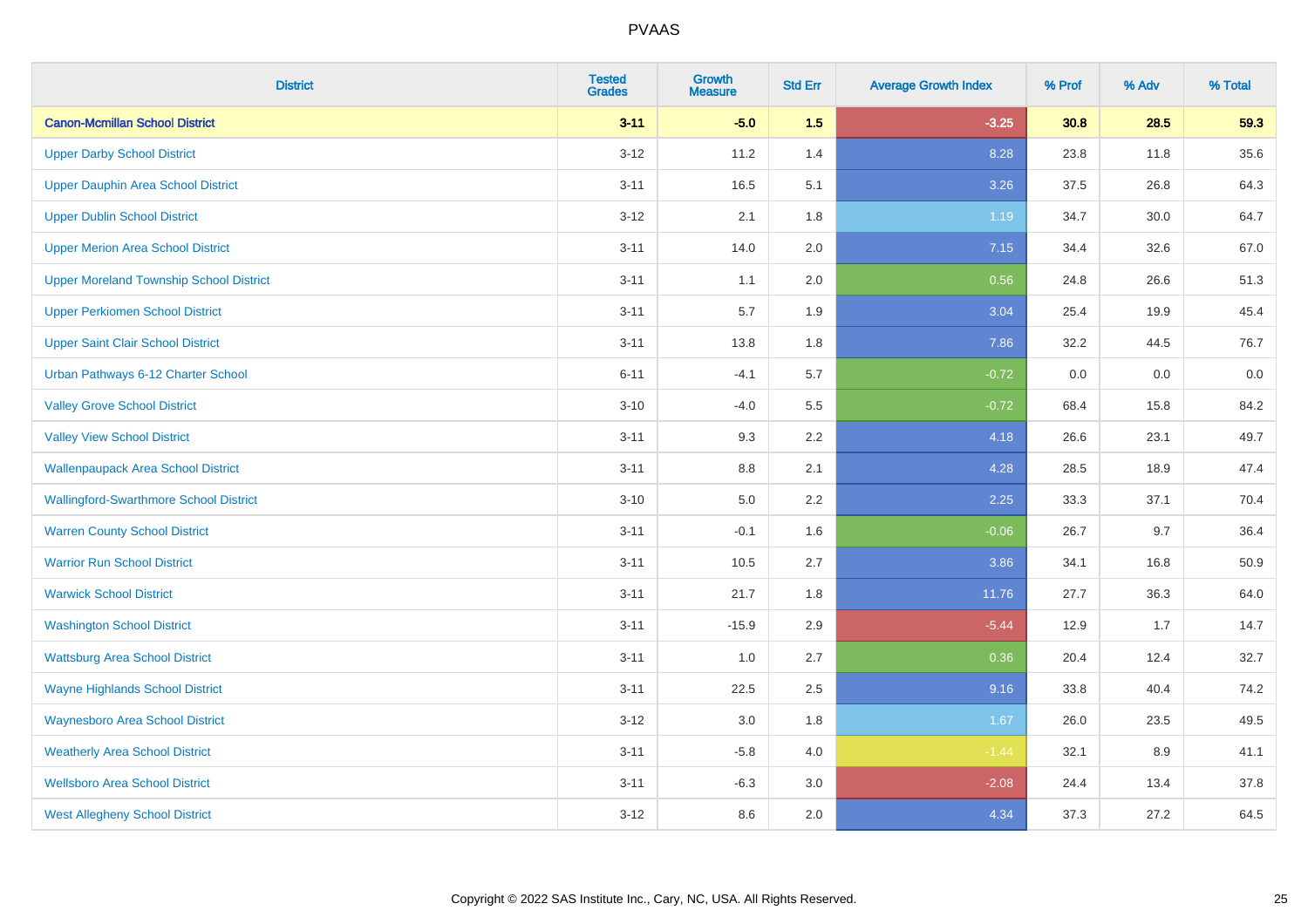| <b>District</b>                                 | <b>Tested</b><br><b>Grades</b> | <b>Growth</b><br><b>Measure</b> | <b>Std Err</b> | <b>Average Growth Index</b> | % Prof | % Adv | % Total |
|-------------------------------------------------|--------------------------------|---------------------------------|----------------|-----------------------------|--------|-------|---------|
| <b>Canon-Mcmillan School District</b>           | $3 - 11$                       | $-5.0$                          | 1.5            | $-3.25$                     | 30.8   | 28.5  | 59.3    |
| <b>West Branch Area School District</b>         | $3 - 11$                       | 17.0                            | 3.3            | 5.20                        | 47.1   | 19.1  | 66.2    |
| <b>West Chester Area School District</b>        | $3 - 11$                       | $-2.1$                          | 1.2            | $-1.83$                     | 36.4   | 23.2  | 59.6    |
| <b>West Greene School District</b>              | $3 - 11$                       | $-8.1$                          | 3.9            | $-2.08$                     | 31.0   | 11.9  | 42.9    |
| West Jefferson Hills School District            | $3 - 11$                       | 1.9                             | 1.9            | 0.99                        | 34.8   | 27.3  | 62.1    |
| <b>West Middlesex Area School District</b>      | $3 - 10$                       | $-7.4$                          | 3.5            | $-2.11$                     | 32.0   | 9.6   | 41.6    |
| <b>West Mifflin Area School District</b>        | $3 - 12$                       | $-11.9$                         | 2.5            | $-4.77$                     | 15.9   | 4.0   | 19.9    |
| <b>West Perry School District</b>               | $3 - 11$                       | 11.0                            | 2.3            | 4.76                        | 26.9   | 20.5  | 47.4    |
| <b>West Shore School District</b>               | $3 - 12$                       | 2.2                             | 1.3            | 1.68                        | 31.8   | 15.2  | 47.1    |
| <b>West Side CTC</b>                            | $9 - 10$                       | $-32.0$                         | 3.9            | $-8.16$                     | 5.9    | 0.0   | 5.9     |
| <b>West York Area School District</b>           | $3 - 12$                       | $-9.8$                          | 2.7            | $-3.57$                     | 21.9   | 10.9  | 32.8    |
| <b>Western Beaver County School District</b>    | $3 - 11$                       | $-9.3$                          | 4.2            | $-2.20$                     | 45.1   | 3.9   | 49.0    |
| <b>Western Wayne School District</b>            | $3 - 11$                       | 3.6                             | 2.6            | 1.39                        | 30.8   | 16.2  | 47.0    |
| <b>Westinghouse Arts Academy Charter School</b> | $9 - 10$                       | $-6.0$                          | 3.3            | $-1.81$                     | 20.2   | 8.9   | 29.1    |
| <b>Westmont Hilltop School District</b>         | $3 - 11$                       | $-1.0$                          | 2.8            | $-0.36$                     | 33.3   | 14.7  | 48.0    |
| <b>Whitehall-Coplay School District</b>         | $3 - 11$                       | 11.8                            | 1.7            | 7.06                        | 32.3   | 21.7  | 54.0    |
| <b>Wilkes-Barre Area School District</b>        | $3 - 11$                       | $-12.4$                         | 2.4            | $-5.18$                     | 14.2   | 3.7   | 17.9    |
| <b>William Penn School District</b>             | $3 - 12$                       | 7.0                             | 1.9            | 3.61                        | 14.0   | 7.2   | 21.3    |
| <b>Williams Valley School District</b>          | $3 - 11$                       | 2.6                             | 3.7            | 0.69                        | 17.0   | 5.1   | 22.0    |
| <b>Williamsburg Community School District</b>   | $3 - 11$                       | $-16.9$                         | 4.1            | $-4.14$                     | 22.4   | 0.0   | 22.4    |
| <b>Williamsport Area School District</b>        | $3 - 11$                       | $-11.7$                         | 1.4            | $-8.29$                     | 18.2   | 10.5  | 28.7    |
| <b>Wilmington Area School District</b>          | $3 - 11$                       | 11.1                            | 3.3            | 3.37                        | 29.8   | 26.2  | 56.0    |
| <b>Wilson Area School District</b>              | $3 - 11$                       | $-0.3$                          | 2.4            | $-0.12$                     | 35.4   | 14.6  | 50.0    |